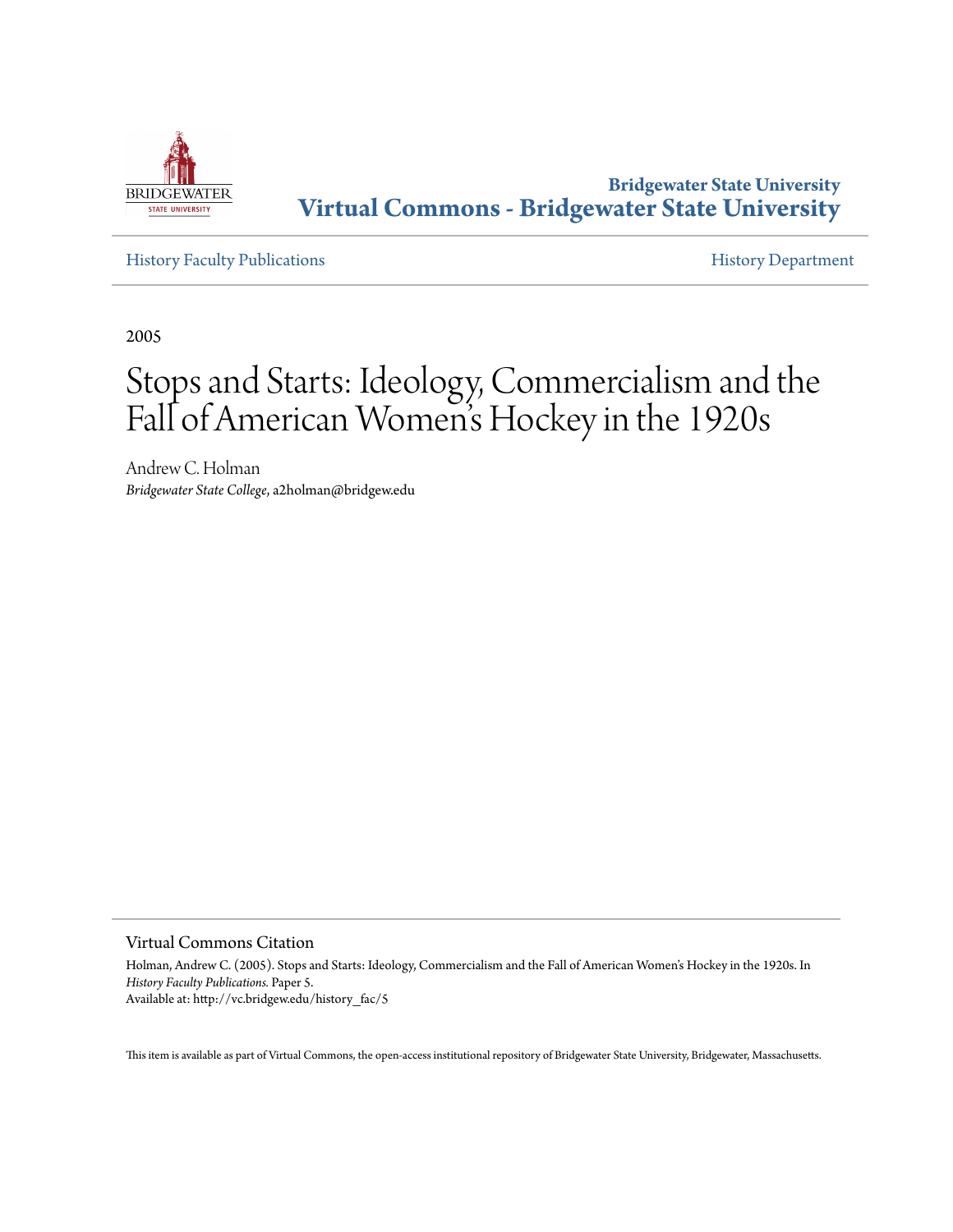

Cover, *Saturday Evening Post*, 23 February 1929. COURTESY OF CURTIS PUBLISHING, INDIANAPOLIS, INDIANA.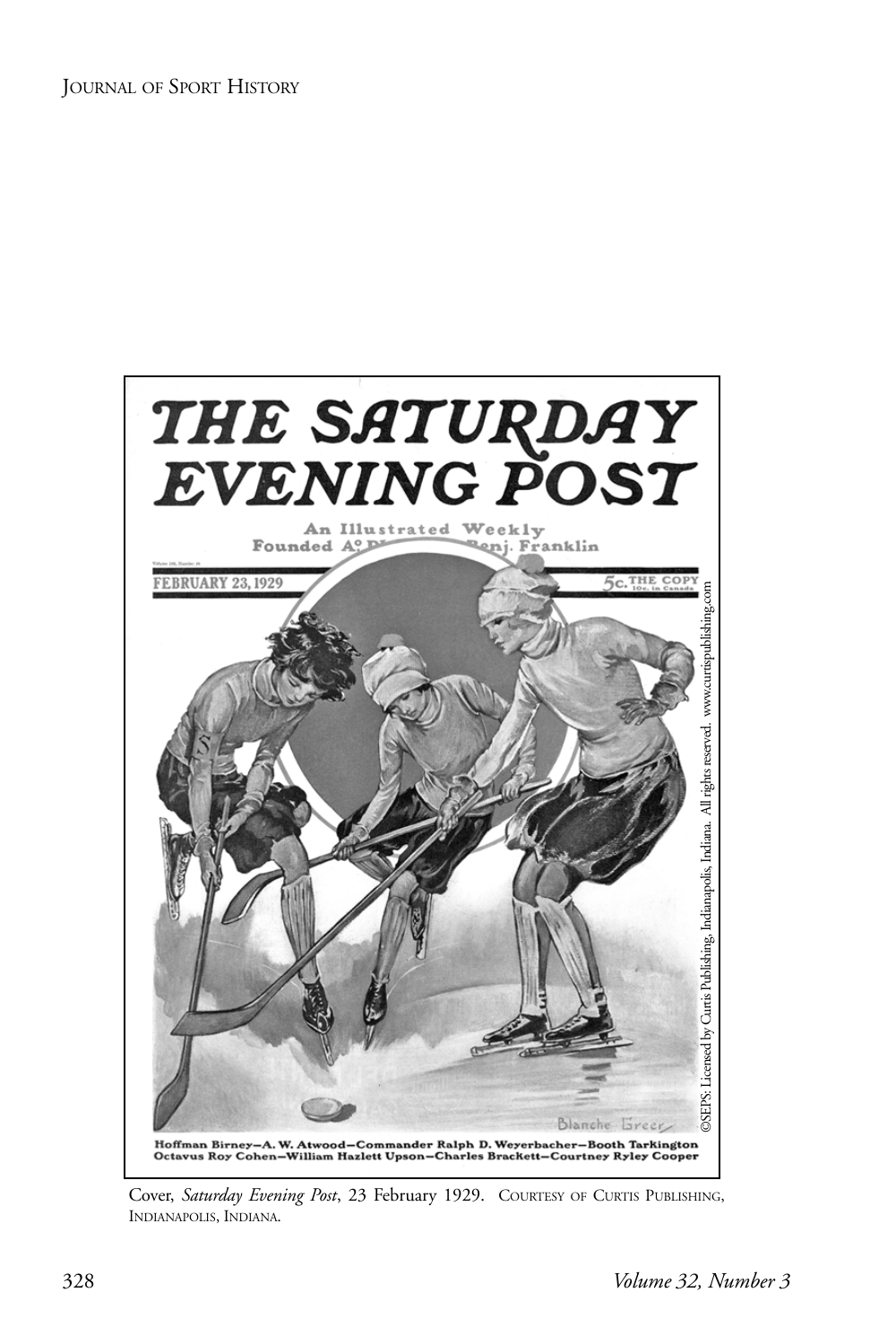# Stops and Starts: Ideology, Commercialism, and the Fall of American Women's Hockey in the 1920s

ANDREW C. HOLMAN† *Department of History Bridgewater State College*

Early-twentieth-century expectations that the female athlete was about to assume her rightful place in the sun were disappointed. . . . The twenties were remembered as "The Golden Age of Sports." In reality, women's sports entered a period of stops and starts. . . .

ALLEN GUTTMANN, *WOMEN'S SPORTS: A HISTORY*

 $\mathrm A$ n intriguing image graces the cover of the *Saturday Evening Post* for the week of February 23, 1929.<sup>1</sup> On it are three young women dressed as "flappers"—thin, boyish figures clad in stylish cloche hats, tight-fitting turtleneck sweaters, and bloomers. This image of the New Woman in America was repeated extensively in popular magazine art and in other places throughout the Jazz Age and indicated that important changes to

<sup>†</sup> A version of this paper was read at the "Women's Hockey: Gender Issues On and Off the Ice" conference sponsored by the Gorsebrook Research Institute at Saint Mary's University, Halifax, Nova Scotia in March of 2004. Thanks to Stephen Hardy and Maggie Lowe for their comments on an earlier version of this essay.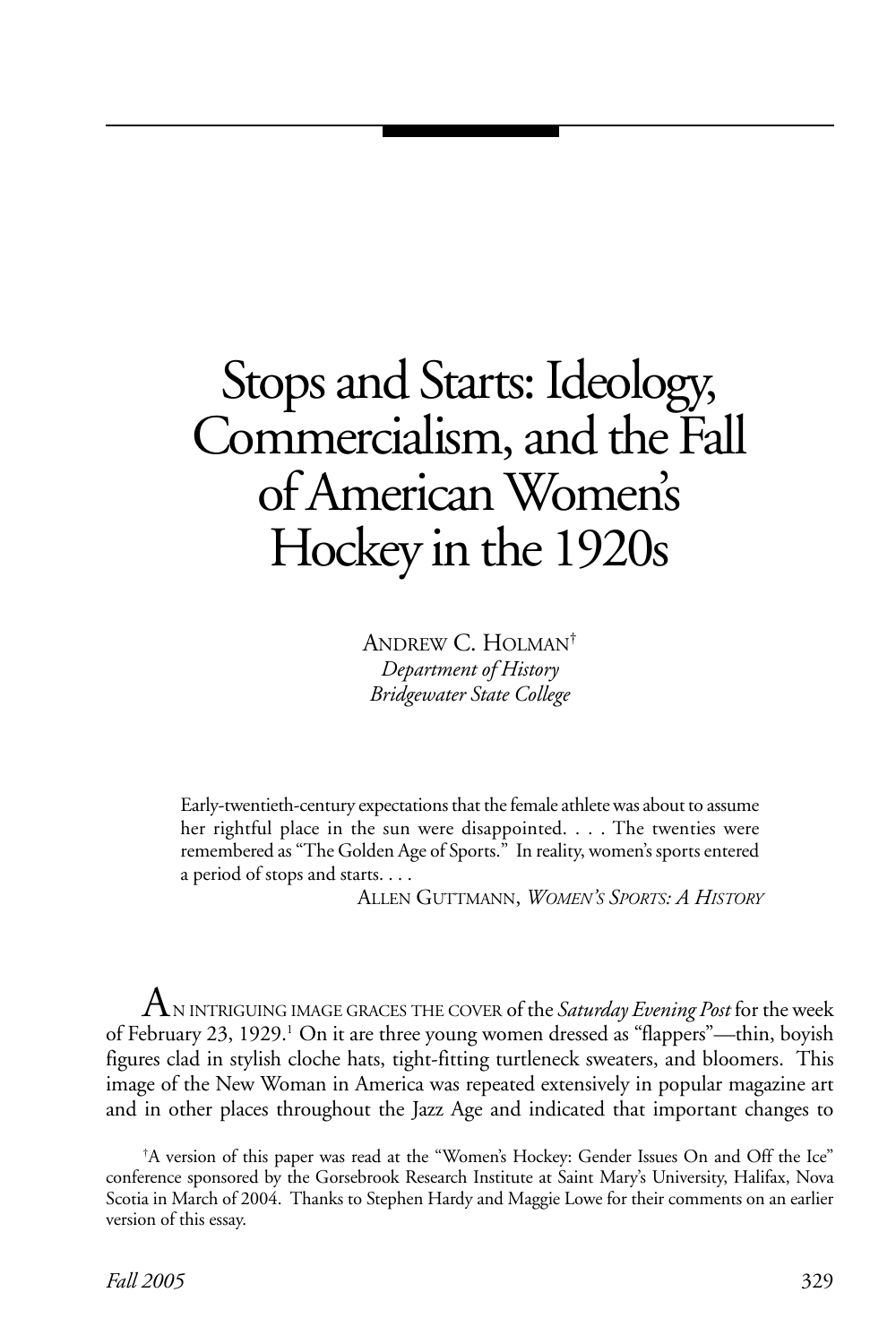contemporary gender roles were afoot. Impudent and self-assured, the flapper was the most ubiquitous and, in historian Elizabeth Stevenson's words, "the most effervescent symbol of the twenties."<sup>2</sup> What sets this particular piece of art apart from others, however, is the activity in which its subjects are engaged: seemingly competitive, fully uniformed and equipped team ice hockey. The artist of the *Post* piece, Blanche Greer, may have been aiming at capturing the New Woman's freedom and challenge to convention with a seasonal flavor; after all, what was more "winter" than hockey? Even so, presented at the end of the decade, this image was decidedly anachronistic. If in 1929 the flapper image still prevailed, competitive women's ice hockey in the United States, for all intents and purposes, was dead, and it would not be resurrected for another four decades.

Part of the intrigue about this image is that women's ice hockey, for a few years anyway, had lived and thrived in the U.S. In the years immediately before and right after the nation's entry into World War I, the women's game held promise as a legitimate expression of athletic prowess. By the mid 1920s, however, that promise was spent. In northeastern and midwestern colleges and universities, fledgling women's ice hockey teams were stunted by an ideology that militated against competition for women collegians. Moreover in northeastern cities, newly formed women's amateur hockey clubs were soon nudged out by the demands of commercialism and the control that arena capitalists and male promoters had on the game. Though on different scales, women's ice hockey and the flapper image shared the same sort of mercurial rise and precipitous fall in 1920s America. Here the similarity ends. The flapper posed a successful challenge to tradition and became an important element in America's collective memory of the twenties, while women's ice hockey in the Jazz Age has been almost entirely forgotten because of the forces of commercialism and concerns about female frailty.3

Until recently, the history of women's ice hockey in the United States has received very little scholarly attention. The American women's game has suffered historiographical neglect in several compounding ways. Not only have most historians of the game focused primarily on men (especially male professionals) in their writings, but they have focused largely on Canada and Canadians, the primary and most celebrated source of players of and passion for the game.<sup>4</sup> While the peculiar contexts and meanings of hockey in the United States have been explored in some creditable scholarly depth, these studies are still too few and tentative to point to any large conclusions about how place, politics, character, and circumstance made American hockey different or distinct.<sup>5</sup> Moreover, among the few effective historical treatments of women's hockey, at least two disconcerting trends are discernible. Recent writings on the women's game tend to treat Canadian and American women's hockey histories monolithically, as though they had similar roots with identical challenges, an indication that they were and are necessarily of one piece. Finally, much of the writing on women's hockey bears an understandably presentist perspective. Motivated by both the growing popular enthusiasm for women's hockey in the late 1980s and 1990s and by the movement for equal opportunity in sport, these works deal principally with the current issues and challenges in women's hockey. As such, they employ history mainly as colorful background for discussion.<sup>6</sup> Consequently, there is a great deal more to be studied and written about the history of American hockey, women's hockey, and, of course, American women's hockey.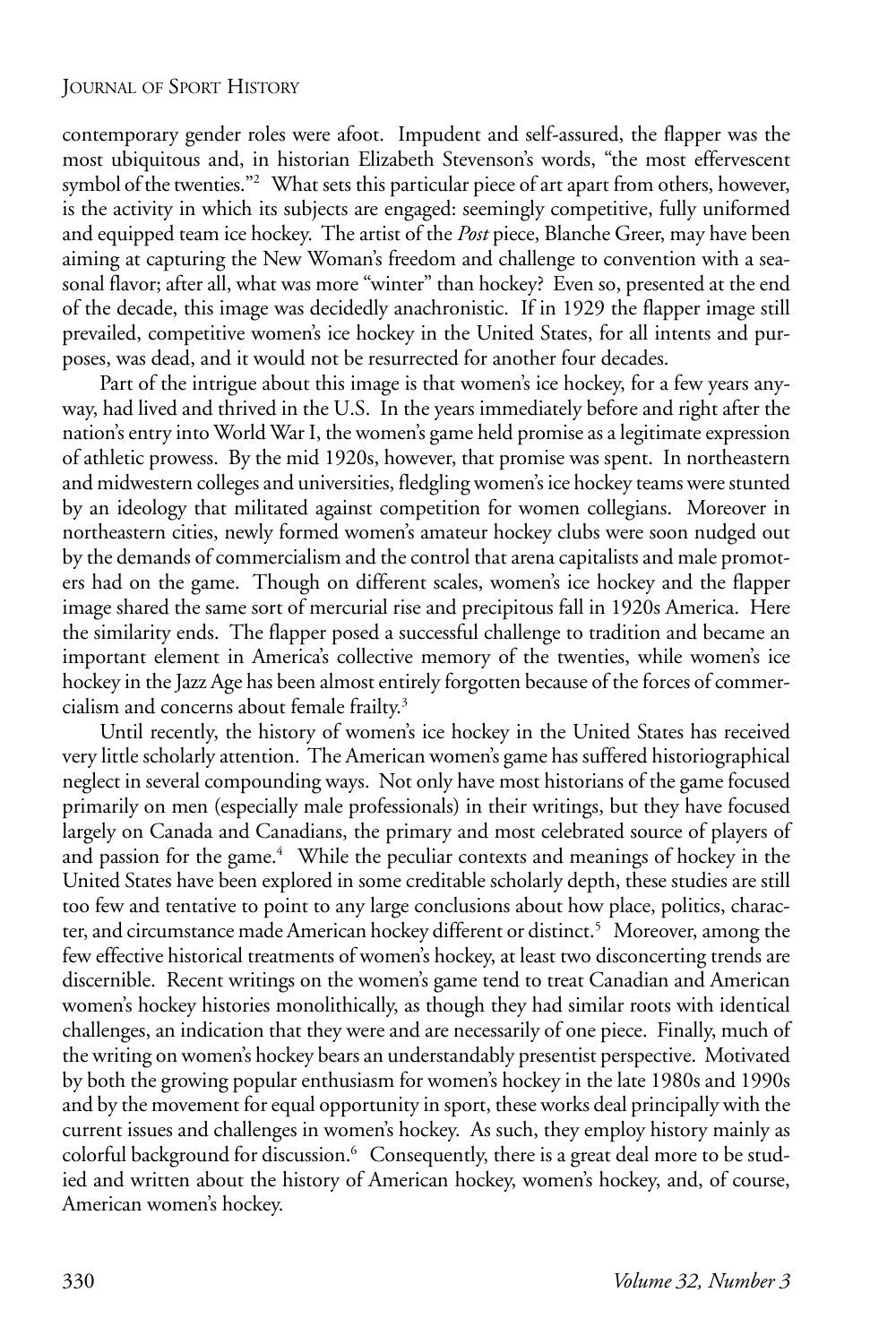Women's hockey—like all sport—was contested terrain. The opportunity for women to play was hardly universal and always influenced by contemporary beliefs about gender and class identities. Not a prominent issue during America's "Roaring Twenties," women's hockey was nonetheless an entity of some discussion and debate. In short, early American women's hockey was a small part of a larger social problem: whither American womanhood? American women's hockey faced challenges in the 1920s that were peculiar, if not unique. Sport reflects the larger discourse and preoccupations of communities that foster it; therefore, the history of American women's hockey in the 1920s need not be seen as merely a smaller, southern branch of a celebrated *Canadian* phenomenon because early American women's hockey has its own historicity—its own roots, appeal, and reasons for decline.

The early history of American women's hockey can be divided credibly into two general periods: the era of "first starts" before 1916, and the years between 1916 and about 1922, when more serious, structured, and perennial women's hockey competition came into being. Women began to play ice hockey in the United States not long after the game first appeared below the 49<sup>th</sup> parallel in the closing years of the nineteenth century. The game's beginning was tentative and sporadic. In the 1890s and 1900s, the historical record provides scattered instances of women "hockeyists." An 1896 photograph, for example, depicts female students at Mount Holyoke College in western Massachusetts skating, holding hockey sticks, and presumably playing the game.7 A newspaper report in the *Ottawa Citizen* refers to an ice hockey match played between women's teams in Philadelphia in 1899.<sup>8</sup> In 1907 (as another surviving photograph reveals), a team of women players was formed in tiny Hannah, North Dakota, and named the "Hens." And, as women's hockey historians Joanna Avery and Julie Stevens have written, women students at the University of Alaska played the game from the early 1890s and by 1908 had formed an ice hockey club playing "pick-up games against any willing opponent." These pioneer events hardly signaled the dawn of a new sporting fad or cultural "craze." In hindsight, these instances were tenuous, infrequent, and inauspicious. Women's hockey in the U.S. really began as lighthearted curiosity or experimental fun. In Hannah, the Hens, "played men, [and] the men had to use brooms."9

Serious, competitive women's hockey in the U.S. did not effectively begin until about 1916, half way through World War I.10 Whether or not the war triggered this sporting phenomenon is difficult to say. Social historians of this period have argued convincingly that the Great War shook the ground in which prevailing gender roles were rooted and that it precipitated change. During the war, women took on unconventional, "manly" roles as munitions workers, medics, and ambulance drivers and served in other capacities to help "make the world safe for democracy."11 Moreover, for many American women, the war brought to the surface ideas about womanhood and energies that had been growing since the 1890s. Between the 1880s and the 1910s, the doctrine of separate spheres in American society was belied by the new realities of women's lives. In an age when the numbers of women college students, professionals, and wage workers increased considerably, there emerged a new sort of American woman, a "strenuous woman," whose contribution to society was through "body power" (and intellect) over domesticity and charm. A central part of the strenuous womanhood ideal was physical development and athletic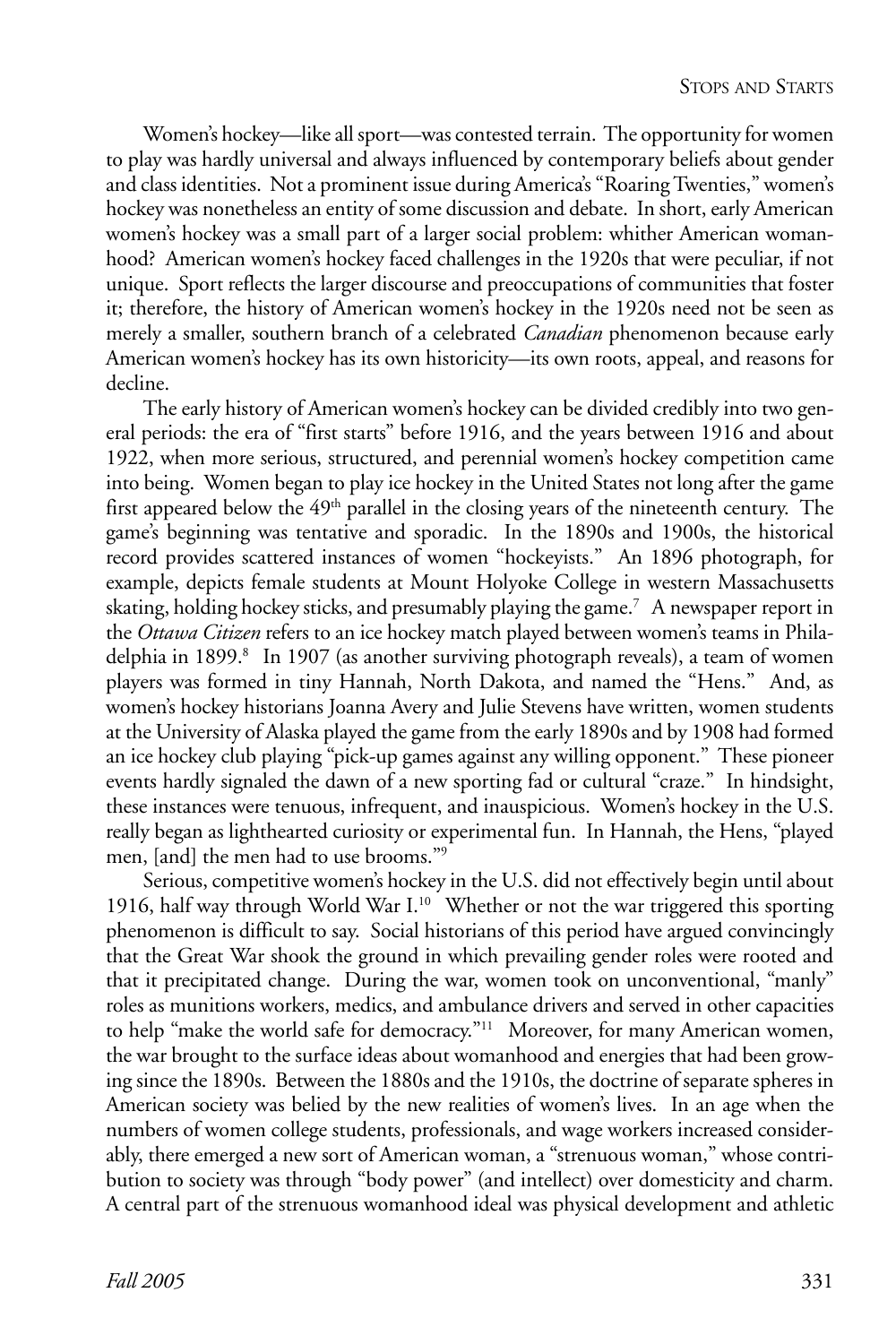training. Though contested by many, the doctrine of strenuous womanhood was responsible for the impressive turn-of-the-century growth of organizations such as Girl Guides, Camp Fire Girls and, especially, the Young Women's Christian Association, "by 1890 . . . the country's foremost purveyor of women's athletics."<sup>12</sup> The U.S. entry into the war in 1917 was thus seen by some advocates of women's athletics as a symbolic test of strenuous womanhood and an opportunity to cement the doctrine nationally. If the popularity of women's sport and female participation in the physical education movement (and, arguably, the new physicality of the flapper) in the postwar United States were any indication, it was a test that American women passed with flying colors. Athletes like Babe Didrikson, Helen Wills, Hazel Wightman, Gertrude Ederle, and Glenna Collett became the "respectable heroines" of 1920s America.<sup>13</sup>

Women's ice hockey developed in the shadow of this transition. In the late 1910s, American women's hockey became something more than a series of sporadic contests and a makeshift pastime. In a very short time frame, the game found its feet, but it did so in a distinctive way. Early organized women's hockey in the United States was not a "grassroots" phenomenon in the same way it was in Canada. To be sure, many American women learned the game alongside their brothers and fathers on the bogs, ponds, lakes, and rivers of the country, in much the same way Canadians did. But they organized themselves differently, in different contexts. "By the early 1900s and certainly by World War I, women's teams were organized in communities small and large throughout Canada," notes M. Ann Hall in her recent book, *The Girl and the Game* (2002), "from the Maritimes to British Columbia and as far north as the Yukon. They played . . . mostly among themselves, although leagues made up of teams from neighboring towns and cities began to be organized."14 Women's hockey in Canada was truly a national phenomenon, though one—before the establishment of a women's national championship in the 1930s—that was experienced locally. Early Canadian women's hockey was, borrowing critics Bruce Kidd and John MacFarlane's term, "community hockey" in its purest form.15

The contrast with the roots of the American game is notable. In the United States, competitive women's hockey developed during and after World War I in two specific and peculiar contexts: first, in women's colleges and co-educational universities; and second, on commercial urban rinks. These venues offered both promise and vulnerability. Though women's hockey rose to some popularity in the years after 1916, it fell quickly in the early twenties. Arguably, the game declined in the 1920s precisely because of the nature of the contexts that had cradled it. This latter point is an important correction to the historical record. Women's hockey in the U.S. did not decline when the "Depression of the 1930s crippled the nation," as some histories have asserted.16 Instead, the game was undermined by a 1920s ideology that argued against competitive sport for women and by commercialism: a belief among rink owners and hockey promoters that the women's game could never draw enough spectators to make the venture worth it.

In the first three decades of the twentieth century, women's athletics in American colleges and universities was the subject of considerable concern and debate. As Margaret Lowe demonstrates in her recent book on body image among American students, the prolific growth of female students in higher education in the late nineteenth century brought with it a wave of argument in both the popular press and professional discourse. College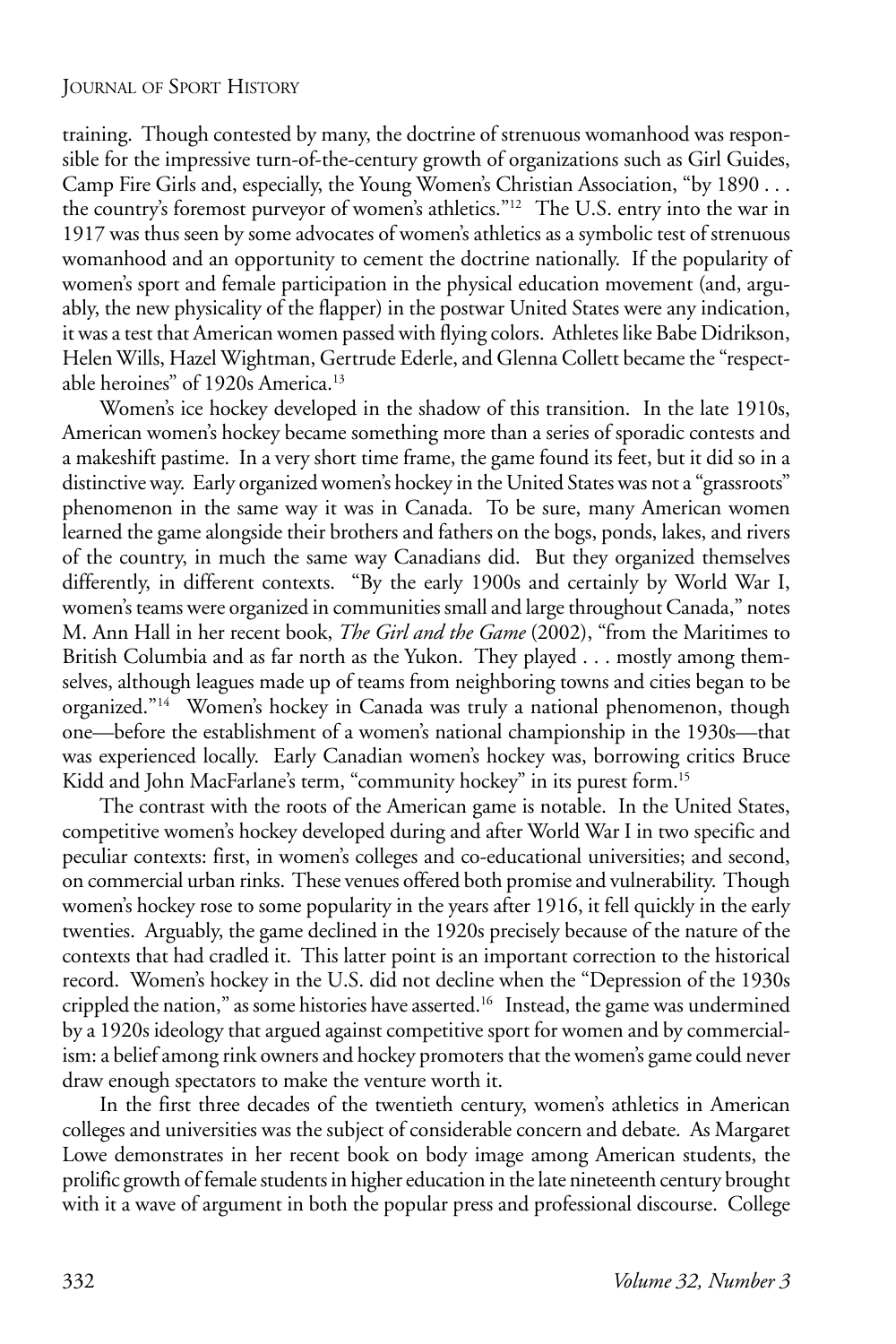study would harm women, it was argued, both physiologically and culturally. Intensive study, many medical professionals held, would compromise the female constitution, drawing nutrients and energies to her brain and away, naturally, from her reproductive system. If allowed, advanced scholarship meant future generations of weakened children and increased barrenness among women. Women permitted to pursue college study would be compromised culturally, as well. Such an independent, cerebral creature could hardly expect that a college degree would do much for her in the way of "marriageability." Significantly, women educators fought these prognostications successfully, as climbing turnof-the-century enrollments in both all-female colleges and coeducational institutions have indicated. Advocates for women in higher education argued effectively that intensive study could not harm a *healthy* young woman, and they took great strides to ensure this by insisting that physical education and sport be central elements of a standard college curriculum. "Long before Title IX and the late twentieth-century explosion of female athletics it generated," Lowe writes, "late nineteenth-century college students embraced rigorous physical activity and competitive sports."17

By the early twentieth century, advocates of women's higher education had assuaged the worst popular fears about the health of college women, and schools regularly asserted the healthfulness of their charges, pointing to annual physical examinations and the array of athletic opportunities available. The bigger challenge, however, was to combat the notion circulating by the 1910s that this emphasis on sport—especially gymnastics, field hockey, and basketball—may have gone too far, making college women competitive, masculine, and unbecoming. In these years, professional and amateur men's sports—especially hockey and football—were cast as unnecessarily violent and playing to the basest aspects of popular interest. Violence and degradation— sacrificing practiced gentility to the will to win—were seen to be the logical outcomes of an emphasis on competition in sport. Violence and foul play reflected poorly on men's characters in contemporaries' minds, but they were wholly unacceptable qualities for women. Women's education advocates faced the challenge, then, of promoting physical culture among female students without exposing them or encouraging them to take on the more unseemly characteristics of sportsmen.<sup>18</sup>

The leaders of women's sport in America felt compelled to act on this belief. Members of the Women's Division of the National Amateur Athletic Federation (NAAF), the preeminent American organization of female physical educators, feared that competitive athletics threatened the moral well-being of girls and women. The NAAF's sixteen-point "Athletic Creed," adopted at the body's inaugural meeting in 1923, gave voice to a sentiment that had been percolating among female physical educators for at least a decade. The document pushed "play for play's sake" among girls and women and deplored "the exploitation [of female athletes] for the enjoyment of the spectator . . . or commercial advantage of any school." Throughout the 1920s, "play days" replaced intercollegiate competition for women and, in several sports, "girls' rules" were instituted to distance women's games from their male counterparts. Then, too, a campaign was started to replace male coaches of women's sports with females.19 The consequences for women's sport were profound. The acceptance of the NAAF platform in 1923 "meant the elimination of intercollegiate athletics and marked the end of competitive women's sports for women on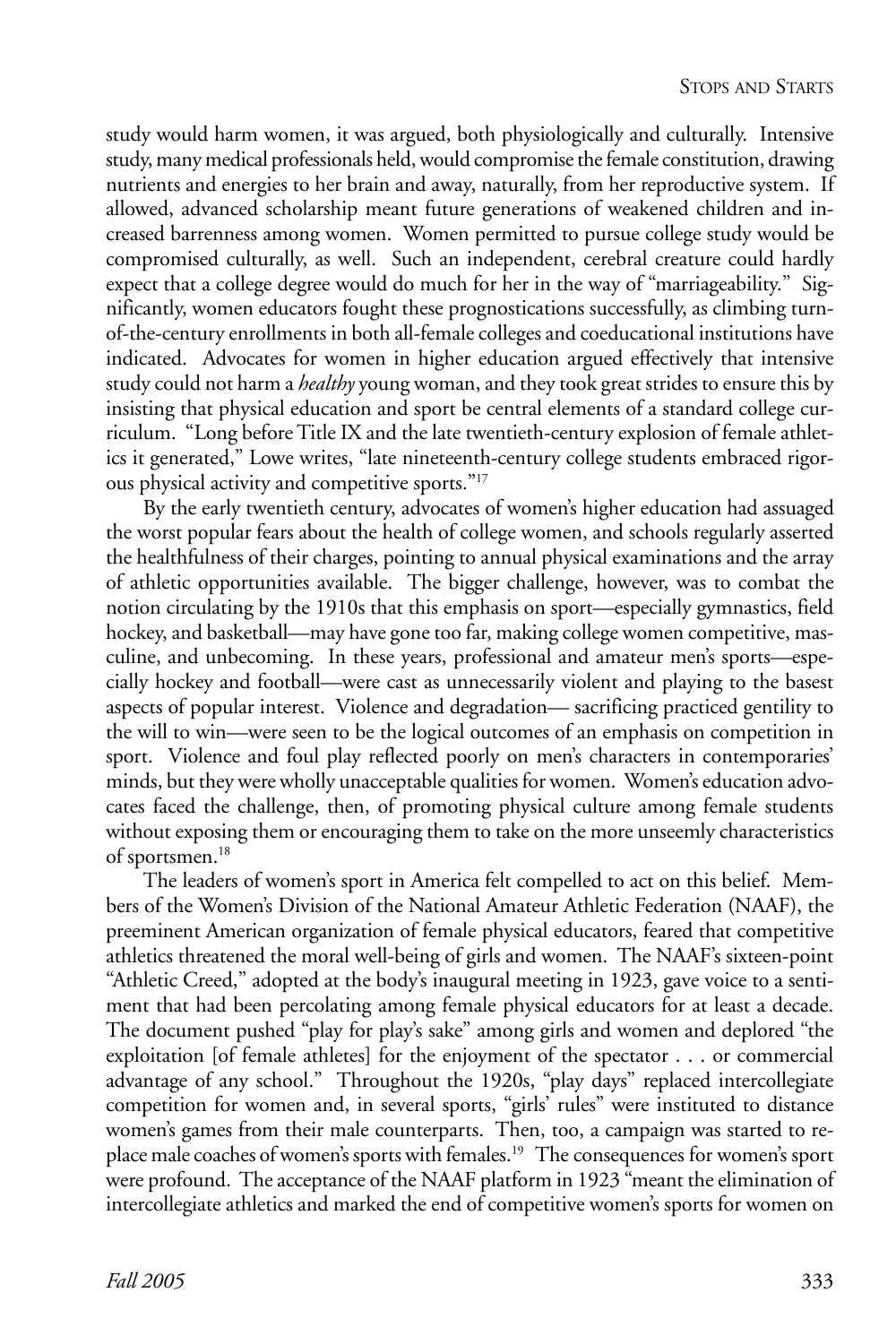most college campuses," declares sport historian Gai Berlage. "[M]any female educators [were] convinced that women should reject the male model of sports competition for a women's model that stressed limited competition." Moreover, this new policy direction affected some sports more adversely than others: "Ice hockey epitomized what some female educators saw as the evils of the male sports model. It was aggressive, violent and commercial."20

This view ensured that women's collegiate ice hockey, wherever it was played, would be strictly an intramural event, where passions for the game could be held in check. A few examples demonstrate this pattern. At the University of Minnesota, women students began to organize hockey games as early as 1916. Two years later, the school yearbook noted that there had been "four strong teams" in place, "with subs for each one: They didn't need to learn how to skate, for they were already experts, so they devoted arduous hours of practice under skilled coaches to developing teamwork. This resulted in a tournament of fast games which called forth an unusual amount of interest, and convinced people that girls really could play hockey."21 As Avery and Stevens document, at least two teams of women were organized at the "U" throughout the 1920s, and in 1929, a separate skating rink was constructed especially for women's hockey. But despite its popularity and success, women's intramural ice hockey was played at Minnesota "only until the early 1930s." At Carleton College, in Northfield, Minnesota, women's ice hockey actually became something more than an intramural exercise. Formed in 1928, the Carleton women's team played against "town teams" and other nearby college teams of women, coeds, and men. By 1932, however, the only hockey played at Carleton was by two women's teams, against one another.<sup>22</sup> A third example is also illustrative. In February of 1931, the *New York Times* reported that students at Smith College had organized themselves into ice hockey teams by dormitories, playing a series of games on a natural ice rink at Paradise Pond. Organized originally in the winter of 1930, intramural women's ice hockey ranked as "one of the most popular Winter sports at the Northampton institution. . . . [B]y next year it is expected that regular class sextets will have been formed."23 Yet, by 1932, interest in the game had fizzled; the *Smith Yearbook* for the remainder of the decade reveals no such winter activity.<sup>24</sup> In each of these cases, female students demonstrated great enthusiasm for ice hockey, but the sport's promise was limited by an administrative impulse to keep the games local. In American colleges and universities during this era, intercollegiate play of women's ice hockey never had a chance.

By the 1920s, most competitive women's sports in North America were pushed outside the academy to urban clubs and industrial leagues. Women's hockey was among them. Here, without the financial support and facilities that higher education institutions could offer athletes, women's sport entered uncertain territory. Summer sports, such as track and field, tennis, and softball, could be accommodated relatively cheaply through minimal club membership dues, subsidies from local governments, and, if necessary, ticket sales. But winter sports such as speed skating and ice hockey were, by nature, almost always more expensive to produce and involved greater challenges. In much of the United States, for example, few outdoor ice surfaces could be wholly relied upon for skating races or a regular schedule of hockey games and practices. Speed skaters and club teams were at the mercy of the weather. By the 1910s, however, in several major American cities, indoor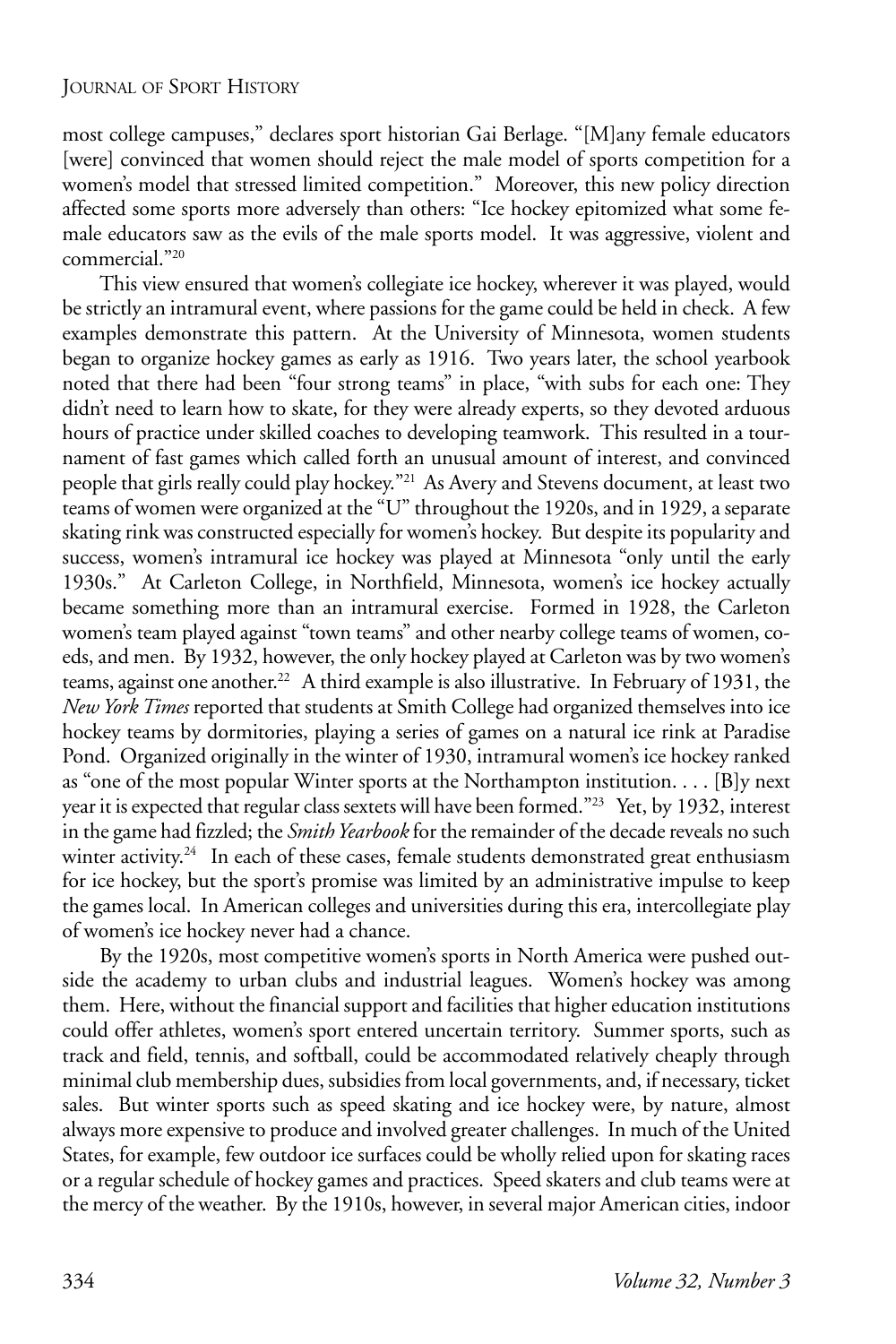arenas provided an answer to uncertainties of climate. For hockey teams, certainty came at a price.

Early hockey entrepreneurs in Canada and the United States were rink owners and managers who made their profits by selling ice time to recreational skaters and to a growing numbers of schoolboy, university, and senior amateur hockey teams. The first arenas were physically limited, containing slightly more space than the ice pad and its boards or boundaries. Seating capacities, where seats existed, were small. Before World War I, most ice arenas in North America had natural ice and few, as architecture historian Howard Shubert notes, could "accommodate as many as 3,000 standing spectators." The earliest rinks were hardly sites of great comfort; seating arrangements were cramped with obstructed views of the ice, and poor ventilation added to the discomfort. But with clever recruiting of skilled teams, affordable ticket prices, and favorable publicity in the local press, arena capitalists could still do well. Gradually, rink owners and managers in the American cities of Cleveland, Pittsburgh, Philadelphia, Boston, and New York began to realize that much more profit could be made from the spectacle rather than user fees alone, even if rink owners were compelled to give a share of gate receipts to better drawing teams.25

Cleveland had an indoor ice arena (the Elysium) equipped and available for competitive ice hockey as early as 1907.<sup>26</sup> In New York City, St. Nicholas Arena, the crucible of commercial ice hockey, opened in 1896 near Central Park with a "state-of-the-art artificial ice plant." That same year, it became home to the first club hockey circuit in the United States, the American Amateur Hockey League (AAHL), which entertained paying fans until World War I. A perennial AAHL member, the St. Nicholas Hockey Club also hosted challenge matches against top Canadian amateur teams in its home rink.27 The Boston Arena, housing an indoor, artificial rink, opened in 1910, but the original building was destroyed by a fire in December of 1918. The city reconstructed it, and the new, 5,000 seat Boston Arena opened with great fanfare on January 1, 1921, quickly developing a reputation as the most important commercial site for hockey in the eastern U.S., at least until the mid 1920s. In addition to Harvard, Boston College and MIT games, the arena hosted the Boston Athletic Association Unicorns, the Shoe Trades Club, the Westminster Hockey Club, and the Père Marquette team, all Boston area squads populated by the best local players peppered with recruited talent from Canada.<sup>28</sup> In Philadelphia George F. Pawling's 4,000-seat Ice Palace opened in February of 1920. Throughout the 1920s it served as the home rink of the Philadelphia men's amateur hockey league and the site of a number of celebrated feature matches between Princeton University and its Ivy League rivals.29

By the late 1910s, well before the arrival of the National Hockey League (NHL) in places like Boston (1924) and New York (1925), commercial hockey had become a fixture. Commercial hockey was a very different creature from the community-based game. "Community hockey was built on love of the game particularly, love of sport generally, and community loyalty," states Kidd and MacFarlane. "Commercial hockey capitalized on these sentiments for private profit. The . . . community and commercial traditions were not compatible. . . . Whereas the community tradition would have sustained hockey wherever it was possible, the commercial tradition would see to it that hockey survived only where it was profitable."30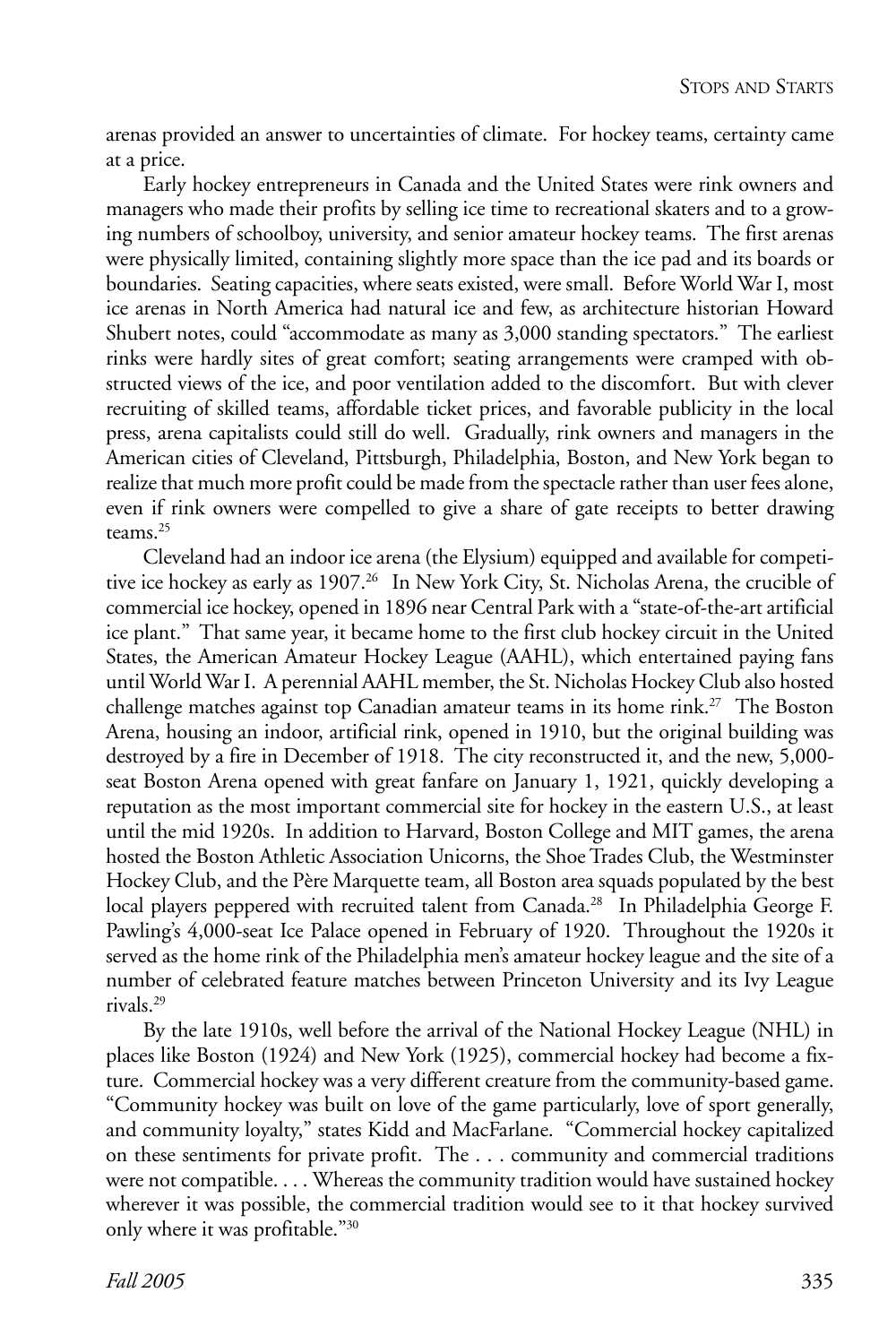Competitive women's ice hockey in the United States developed in this commercial crucible. In urban commercial rinks, women's hockey was organized and sold as spectacle first and foremost. A prominent event of this sort was planned for the Cleveland Elysium in December of 1916 when the local newspaper and rink management promoted a threegame series between two Canadian teams, the Cornwall Victorias and the Ottawa Alerts, for the "ladies' hockey championship of Canada."31 In the four days leading up to the scheduled matches, the *Plain Dealer* both promoted the games and attempted to explain the curiosity of women's hockey to an unfamiliar audience: "Several speedy skaters will be seen in action here, for every one of the players who represent Ottawa and Cornwall are perfectly at home on the ice. . . . [A] spirited duel is looked for," though in these news items it was made clear that the women's game avoided many of the unsavory aspects of men's hockey (for example, fighting) that might threaten female character. Not only had there never been any "attempt to in any way professionalize the game," the girls' teams always traveled with a "chaperon and nurse."32 On the ice, as Canadian newspapers reported, the Cornwall women swept Ottawa in the three-game series. Oddly, the local newspaper in Cleveland did not cover any of the matches.<sup>33</sup> Moreover, the pre-game splash in the *Plain Dealer* seems not to have made much of an impression on prospective local women players. "If there are any Cleveland girls who play hockey they will have a chance to compete in Boston," the *Plain Dealer'*s sports editor related from a wire story in late December, 1916. "[T]he first call for candidates for a Boston girls' team is tomorrow."<sup>34</sup> No response came from Cleveland women. Even so, in Cleveland the promotion of women's hockey trumpeted something new and significant. Beyond colleges and universities, women's hockey made its earliest appearances in the United States as a commercial enterprise.

It was east of Cleveland, however, in New York, Philadelphia, and Boston, where American women's club hockey really took off. In New York City, women's amateur club ice hockey preceded the Cleveland spectacle by about one month. On November 16, 1916, the *New York Times* reported that the St. Nicholas Rink had been the site of a "hockey battle" between the St. Nicholas Blues and the Manhattan Reds, "New York's first hockey game between women's teams."<sup>35</sup> Boston women were not far behind. In late December, Canadian Ruth Denesha, a Sargent School graduate, "expert skater," and "clever stick handler" led fourteen young women through the first women's hockey practice at the Boston Arena. By March of 1917, the Boston Girls' Hockey Club had been practicing "faithfully for . . . several months" and "nightly" throughout the current month, in preparation for a series of matches against the New York team.<sup>36</sup> What explains the timing of these teams' appearances is difficult to say. The popularity of men's amateur club hockey in Boston and New York was high in the pre-war years (one might say, the Hobey Baker years) and the appeal of the men's game may have rubbed off on women athletes. Moreover, women's hockey in Canada was growing in the late 1910s when, according to Brian McFarlane, players and spectators began "taking the game seriously." Spectacles like the one planned for the Cleveland Elysium may have carried the "Canadian" game to American women, either as demonstrations of the game or challenges to interested players south of the border. In January of 1917, for example, the sports editor of the *Boston Herald* published an appeal from N.A. Guertin, secretary of the four-team Montreal and District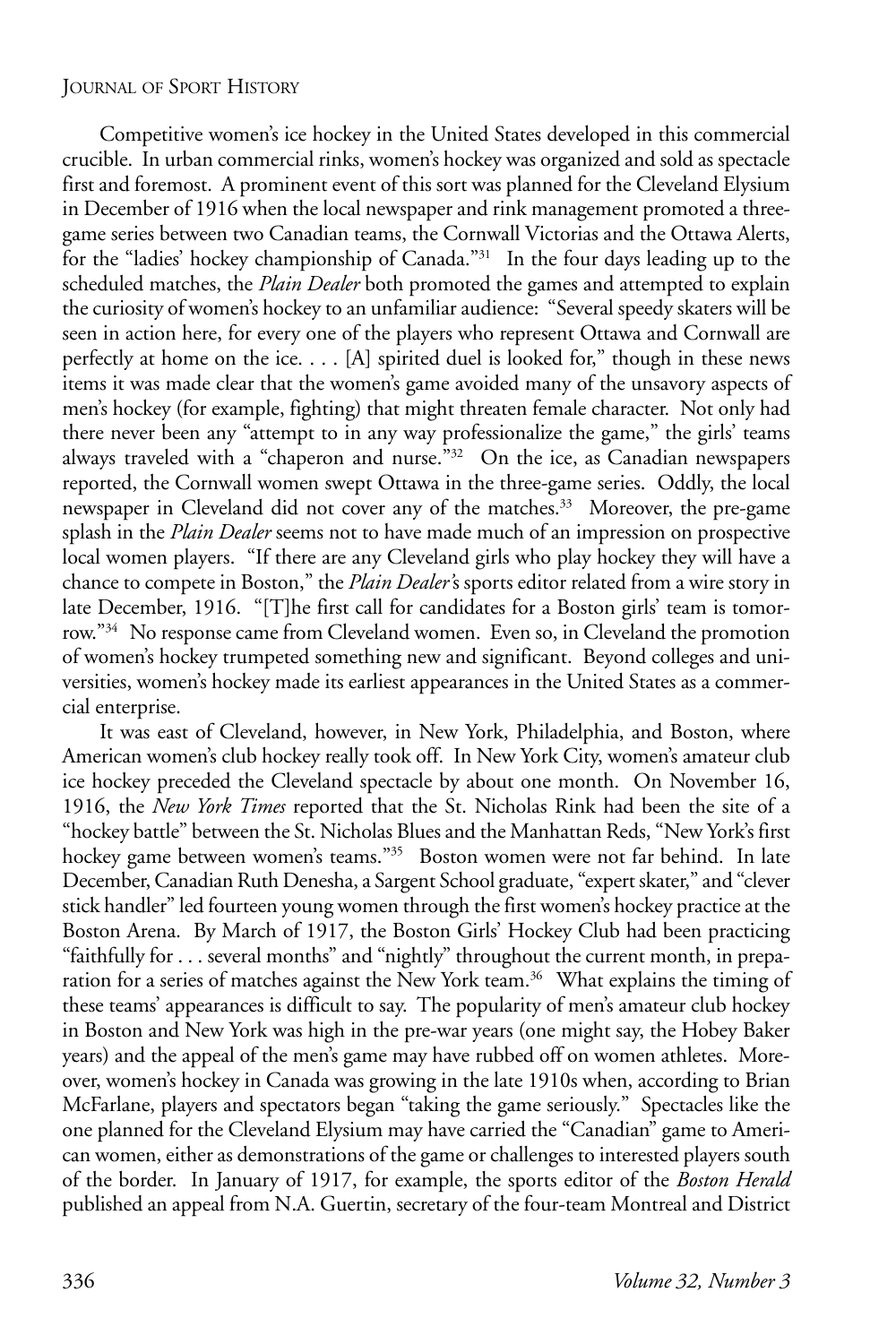Ladies' Hockey League, under the caption "Here's Your Chance, Girls!" Enclosing the secretary's mailing address, the editor noted: "The managers of [these] teams are looking for dates for exhibition games in the United States."37

Whatever the source, women's club hockey in New York, Philadelphia, and Boston was embraced by its players with a decided interest and a competitive spirit. In 1916-1917, the first season of women's club hockey in New York and Boston, women in each city formed two practice squads that scrimmaged against each other and one intercity team that played a series of challenge matches. On March 22, 1917, the St. Nicholas Girls' Hockey Club traveled to the Boston Arena to take on the Arena Girls' Hockey team, and on March 24 and 30, the Boston girls returned the favor. Despite predictions that the more experienced New York players would sweep the series, the Boston club performed well, winning 3-2 at home, and losing two close games (1-0 and 3-2) at St. Nicholas Rink.38 More remarkable than the scores, however, was the mixed reaction of enthusiasm and curiosity carried in the local press. Prior to the first game, sportswriters announced somewhat hopefully that the contest "promise[d] to be a big attraction" and that hockey fans should not miss "the opportunity of comparing the men's game with that of the fair sex."39 Post-game reports were complimentary but qualified. The first meeting of the teams, one brief entry in the *New York Times* reported, "was fast and exciting from the start." While the play was "ragged at times," *Herald* reporter John Hallahan wrote, "there were spells when some excellent work was displayed."40

Although women's ice hockey made a successful start in Boston and New York, poor timing limited intercity play for the 1916-1917 season. Scheduling women's games at the end of the season in late March when by early April artificial ice would no longer be available at indoor rinks made it difficult to attract new clientele and develop a fan base. There was little to do except hope that the momentum gained could be carried over to the next season. But the entry of the United States into World War I on April 6, 1917, adversely affected the women's game. There is no record of women's ice hockey in Boston or New York for the remainder of the war. "[B]y the 1917-18 season, hockey operations were suspended for St. Nick's and the entire AAHL," reports hockey writer Shirley Fischler about the New York scene.<sup>41</sup> In Boston, matters got worse. Though men's hockey continued on a more limited basis in some places throughout the war, disaster of a different sort created a new challenge for the women.<sup>42</sup> The 1918 fire that leveled the old Boston Arena left women hockey players without a home rink and created even greater competition for ice time among men's and boys' teams. Tellingly, women's ice hockey did not reappear in Boston until the construction of the new Boston Arena was completed.<sup>43</sup>

World War I, however, did not kill the women's game; it merely delayed the experiment. Competitive intercity women's hockey reemerged during the post-war years with considerable promise and fanfare. By December of 1920, the women's game returned as a regular fixture in New York City, while in Boston it reappeared with renewed vigor as the city christened its new palatial arena. At Philadelphia, the newly constructed Ice Palace gave female players there a home rink for hosting intercity contests that grew out of challenges they made to teams in Boston and New York. So optimistic were members of Boston's Back Bay Hockey Club that they began devising plans for the development of a formal intercity league. "Plans for an ice hockey league composed of women players were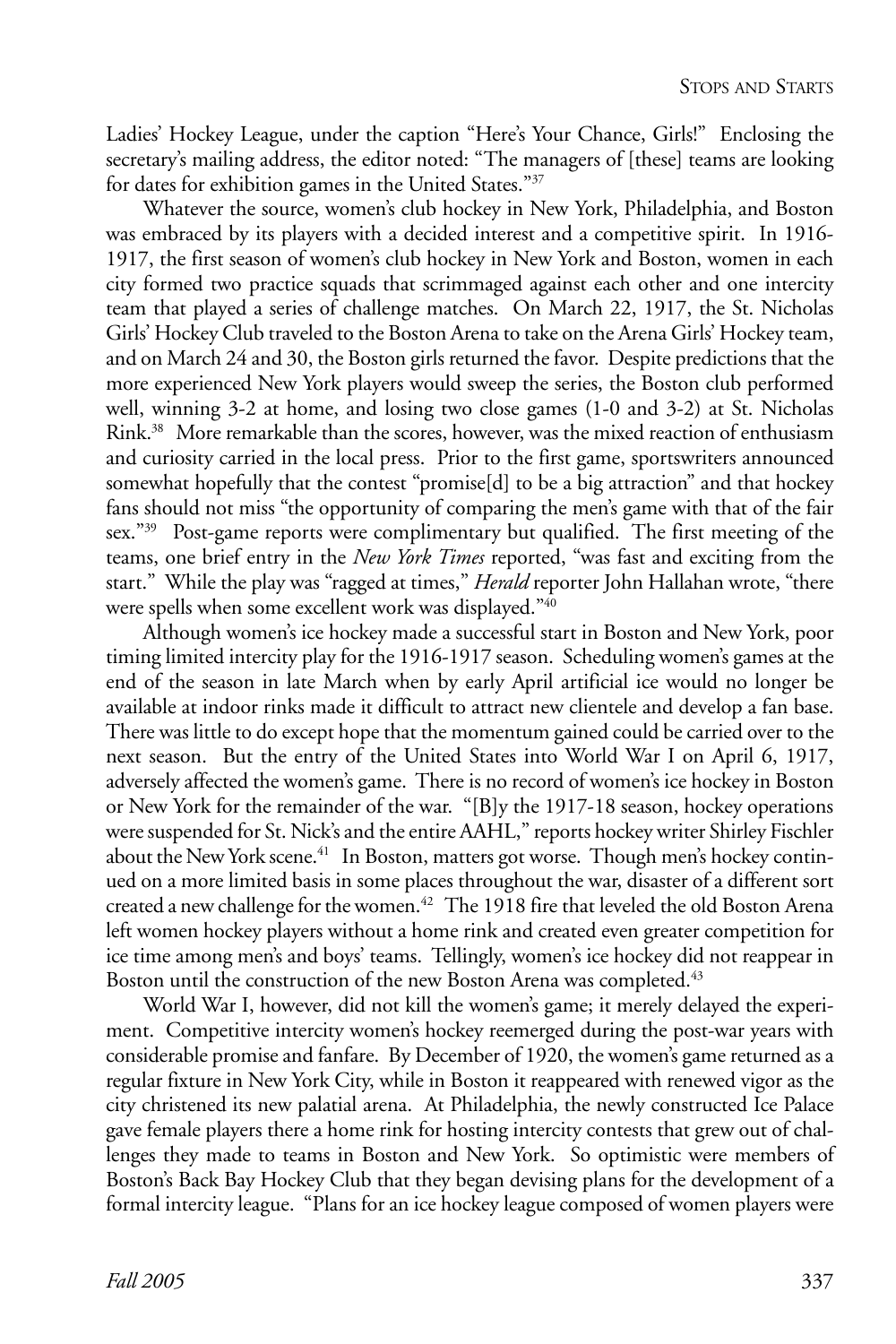announced today by the Back Bay Hockey Club," and notices published in the *New York Times* and the *Philadelphia Inquirer* in mid-December 1920 read: "It is proposed to have teams from Philadelphia and Pittsburgh."44 The league never developed as planned, and a team of Pittsburgh women hockeyists did not materialize; nevertheless, the proposal for a women's intercity amateur hockey league—comparable to men's leagues—clearly indicated that women's hockey in eastern U.S. cities had the potential to recruit and develop talented players and attract a popular following.

The reemergence of women's hockey in Boston was greeted with considerable enthusiasm and demonstration as two teams were organized, one in December of 1920 and another in January of 1921. The first of these, the Back Bay Hockey Club, was a veritable reincarnation of the pre-war Boston women's team that had skated against New York in 1917. "The Back Bay H.C. is made up of veteran players," the *Boston Globe* reported, while the Girls' A.A. is a new combination." Immediately, a natural rivalry emerged between the two clubs. 45 Appearing in the *Globe* on the day after Christmas in 1920 was a team photograph of the Boston Girls' Hockey Team under the caption: "Boston to Have Rosy-Cheeked, Sturdy Girls' Hockey Team."

> When the Arena is finished and the ice floor is smooth and glossy, the patrons will have the pleasure of seeing a team of rosy cheeked, fluffy haired girls in a hockey game. . . . The leader of this group of girls weighs only 115 pounds and is only 5 feet 2 inches tall. She has grit, however, and the muscle, for she says, she is as strong as many men who weighs [*sic*] twice as much as she. Her name . . . is Dorothea M. O'Donoghue, and she works at the peaceful occupation of making figures in the Insurance Department of the State in the State House. . . . The team, as planned at present, will consist of Miss Gertrude Hawkes . . . business manager and forward . . . ; Miss Agnes Seamans . . . forward . . . , Miss Mary Campbell . . . cover point [and] . . . Miss Helen Sheehan. Miss O'Donoghue will attempt to enhance her reputation which she made as goal tend for a girls hockey team that Boston had several years ago. . . . Intercity games with all sorts of girls [*sic*] teams are sought. . . . Her girls, she says, will wear white sweaters and bloomers.<sup>46</sup>

In early January of 1921, "[s]ixteen candidates reported to Gertrude Hawkes of the Boston Girls' Hockey team at the first practice" held at the arena. "Coach 'Dutch' Ayer[s] of the Boston team sent the girls through a spirited workout."47 When the two clubs faced off in late January, more than local bragging rights were at stake: the winner, it was agreed, would play the first intercity match of the season against the Philadelphia Hockey Club.<sup>48</sup>

In Philadelphia, women's ice hockey emerged with a similar burst of energy and enthusiasm for the game. In early December of 1920, women formed two teams, the "Thorns" and the "Roses," from among the members of the Philadelphia Skating Club. Avid competitors, the two squads had already played four games against one another by mid-December. The contests were newsworthy enough for the *Philadelphia Inquirer* to include them in the newspaper's sporting cartoon.<sup>49</sup> In addition to those teams, female members of the Philadelphia Cricket Club and the Merion Cricket Club organized teams in 1920- 1921 (though some members also skated for the Thorns and Roses). These games received regular coverage by the Philadelphia press which wondered about women competing successfully in a game with such a rough reputation. "The game itself had all the ups and downs that mark a regular football game," the *Philadelphia Inquirer* mused about a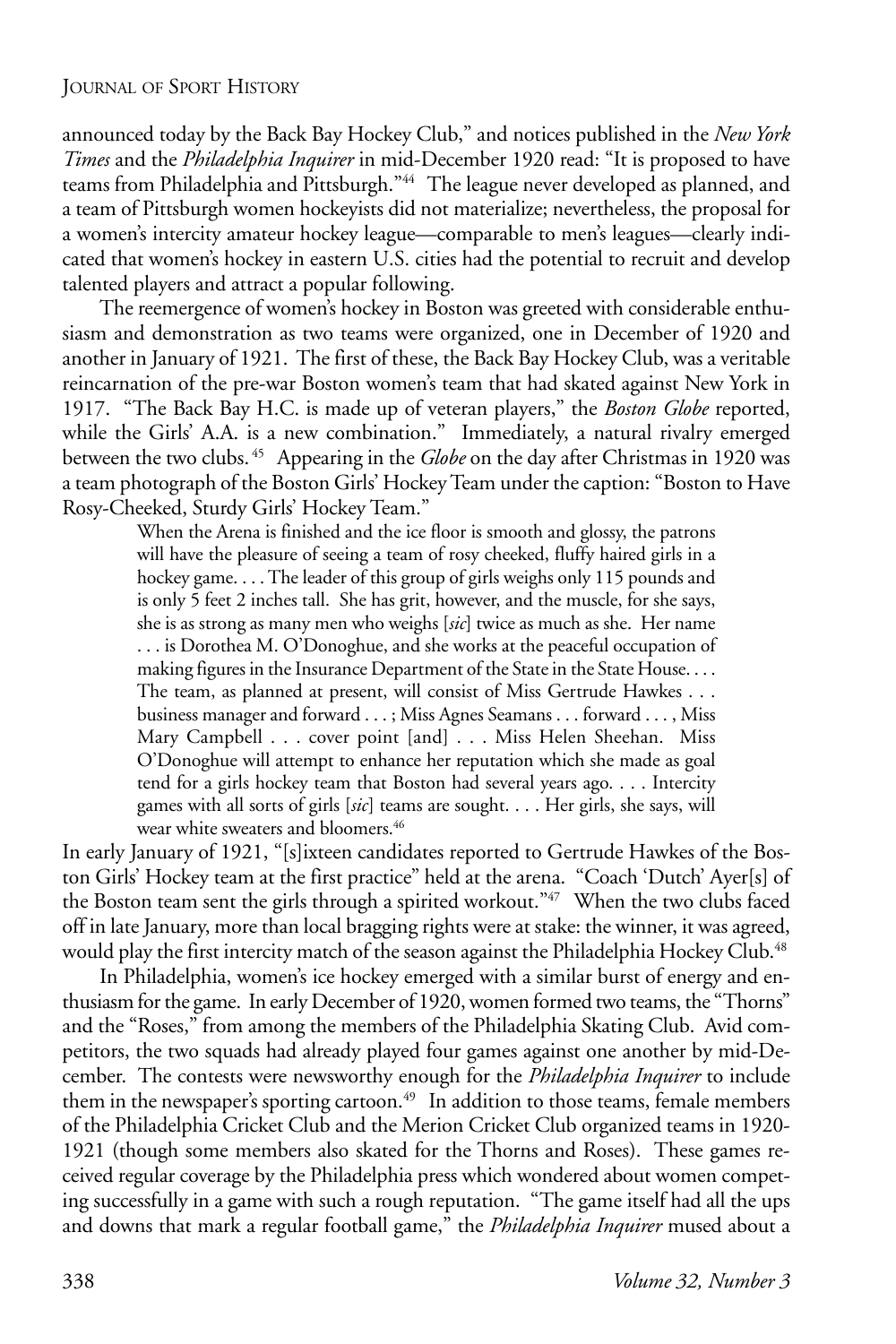match between the Philadelphia Cricket Club and the Merion Cricket Club. "There was line smashing, stick swinging, spills, downs and flocks of slides. Three ten-minute periods were played and at no time did any of the gliding girls ask time out for lack of condition."50

The intercity games, however, received the most attention from the press and promoters.<sup>51</sup> These games appeared in local sports pages as prominently as the men's amateur league games. Team and individual photographs of the players were featured, and headlines such as "First Intercity Women's Ice Hockey Match" and "Deciding Match Tonight" announced the events in the days leading up to the contests.<sup>52</sup> Box advertisements also heralded the matches: "GIRLS' ICE HOCKEY TONIGHT AT ICE PALACE . . . Phila. vs. New York." Moreover, the ticket prices charged to spectators for women's games were exactly the same as those for the men's contests. Ice Palace patrons paid \$1.10 or \$1.65 to stand in the balcony; \$1.65 or \$2.20 to sit in the amphitheatre and watch hockey, men's or women's.<sup>53</sup>

New York visited Philadelphia on three separate occasions in 1920-1921. In the first game, on December 28, the visitors took the honors. "Father Knickerbocker's girls' hockey seven vanquished William Penn's feminine chasers of the rubber disk in their intercity clash . . . by a score of 2 to 0," a *New York Times* correspondent gushed. "The contest was witnessed by a large crowd and produced plenty of excitement."<sup>54</sup> But then the Philadelphia club rebounded with a 1-0 overtime triumph over its New York City rival in a return engagement.55 The rubber match produced the same result in spite of the New York players' best effort to bring home a victory. "Philadelphia won the girls' intercity ice hockey championship by defeating New York in the third and deciding game at the Ice Palace last night by 1 goal to 0," the *Inquirer* proclaimed. "Last night's game was the fastest played between these teams. Philadelphia [is] now qualified to play Boston for the Eastern Championship."56

In Boston local newspapers gave intensive coverage to the developing local rivalry between the Boston Girls' Hockey Club and the Back Bay Hockey Club. In December and January, the two clubs prepared to do battle against one another. "Just how well the women have taken to the game of hockey will be ascertained tonight when the Back Bay Hockey Club and the Girls' A.A. play at the Arena," the *Globe* reported on January 27. "The game is no innovation for the fair sex, having been tried with success a few years ago at the old playing surface. . . . There is an incentive to the contest," the *Globe* continued, "as the winner will have a chance to play the Philadelphia girls' team in a home-and-home series."<sup>57</sup> Ultimately, the Back Bay seven held the day and retained local bragging rights, winning 2-1 on a spectacular goal following an end-to-end rush by cover point Lena Doucette.<sup>58</sup>

Beyond the results of these individual matches, a number of detectable patterns emerge. In particular, three striking characteristics stand out in the organization and conduct of these games that provide useful information about the place and prospect of women's hockey and gender roles in 1920s America. Newspaper coverage introduced the female players to the public and revealed something about their identities. It depicted the organizational patterns and structure of female hockey teams, and it unveiled the larger commercial interests that were behind putting women on ice in the first place.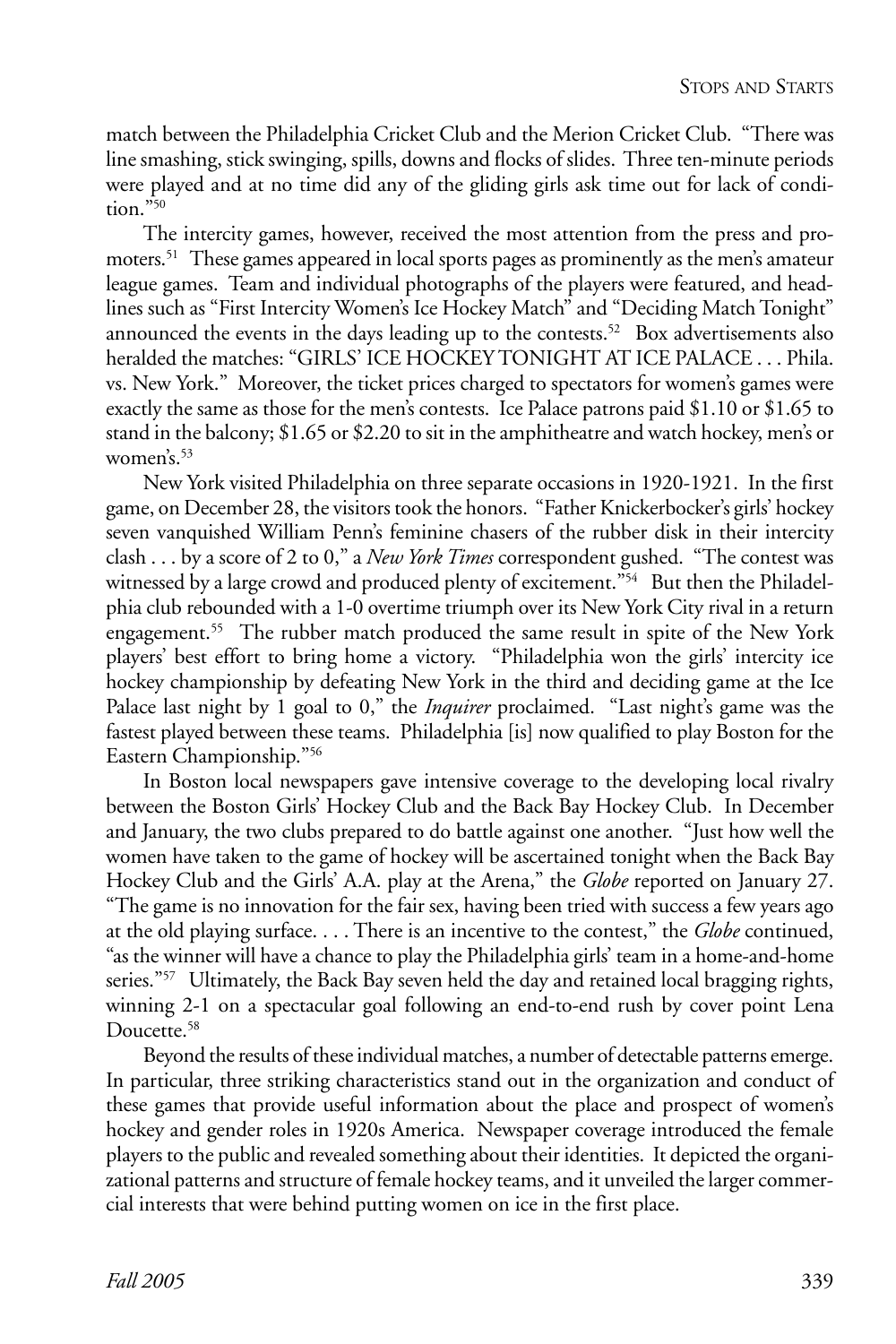Who were these female hockey players? The answer is difficult and complex because period newspapers in New York, Boston, and Philadelphia have provided only glimpses of their identities, and reporters were more interested in the biographical details of sportsmen rather than sportswomen. Nevertheless, some details are discernible and helpful. Most notable is the revelation that female ice hockey players in eastern U.S. cities during the period from 1917 to 1921 were remarkably talented athletes, many of whom made names for themselves in multiple sports. Agnes Seamans of Somerville, Massachusetts, and the Boston Girls' Hockey Club, was the New England speed skating champion, 1913- 1916, and a challenger for the United States speed skating championship in 1917. Her teammate, Lima Bowen of Belmont, the *Boston Globe* noted, was "rated as one of the best women skaters in the country."<sup>59</sup> New York's Ottilie Barth and Mildred Truslow raced as speed skaters in the American time trials at Brooklyn in 1921, "skating in wonderful time." Both competed in the international championships in February of 1921, though with little success.<sup>60</sup> Some Philadelphia players had commendable records in both skating and tennis. Gertrude Pancoast's name appears on a list of speed skaters who had won "a medal at Nationals," while Phyllis Walsh made a name for herself with a second-place finish in 1917.<sup>61</sup> Walsh was even more accomplished at tennis. "There are many . . . players of real promise coming to the front," declared men's tennis champion William Tilden in his 1921 book, *The Art of Lawn Tennis*. In his chapter on "Famous Women Players," Tilden praised the talent of Phyllis Walsh.<sup>62</sup> Like Walsh, Philadelphia team captain Margaretta Sharpless excelled in tennis, having played in the U.S. Open Singles Tournament in 1919.<sup>63</sup> Often, writers' promotions and descriptions of the games alluded to these women's accomplishments as testaments to the legitimacy and caliber of the competition.

Perhaps the most celebrated female hockey player was New York's Elsie Muller. Born in 1895 in Brooklyn, Muller grew up skating on the Hudson River. Shortly after her family moved up-river to Hastings in 1910, she began competing as a speed skater at St. Nicholas Rink. In a twenty-two year career, Muller competed at the highest level of national and international speed skating and counted among her titles Eastern States Outdoor Champion (1916-1920), National Outdoor Champion (1927), North American Outdoor Champion (1928), and International Outdoor Champion (1931). For a time during the 1920s, she held the 220-yard outdoor world record and the 440-yard tandem record (with Bill Taylor). In 1932, she represented the United States in the winter Olympic games at Lake Placid, New York, and was among the first women to compete in Olympic speed skating.<sup>64</sup> In hockey, Muller was the most talented and recognized leader of the St. Nicholas women's team. "Miss Elsie Muller, one of the best amateur skaters in the East," the *Philadelphia Inquirer* noted, "will captain the New York All-Star girls' ice hockey team that meets an All Philadelphia team at the Philadelphia Ice Palace on Tuesday night."65 According to game reports, Muller scored goals in virtually every game she played and proved herself to be among the very best women ice hockey players of her era.

Despite the talent and athletic prowess of female players, sport reporters, nevertheless, made any connection that they could to male sports in order to provide some sort of cognitive anchor for prospective fans. Some women players were family members of male athletes (some of them hockey players) who had gained local renown for their perfor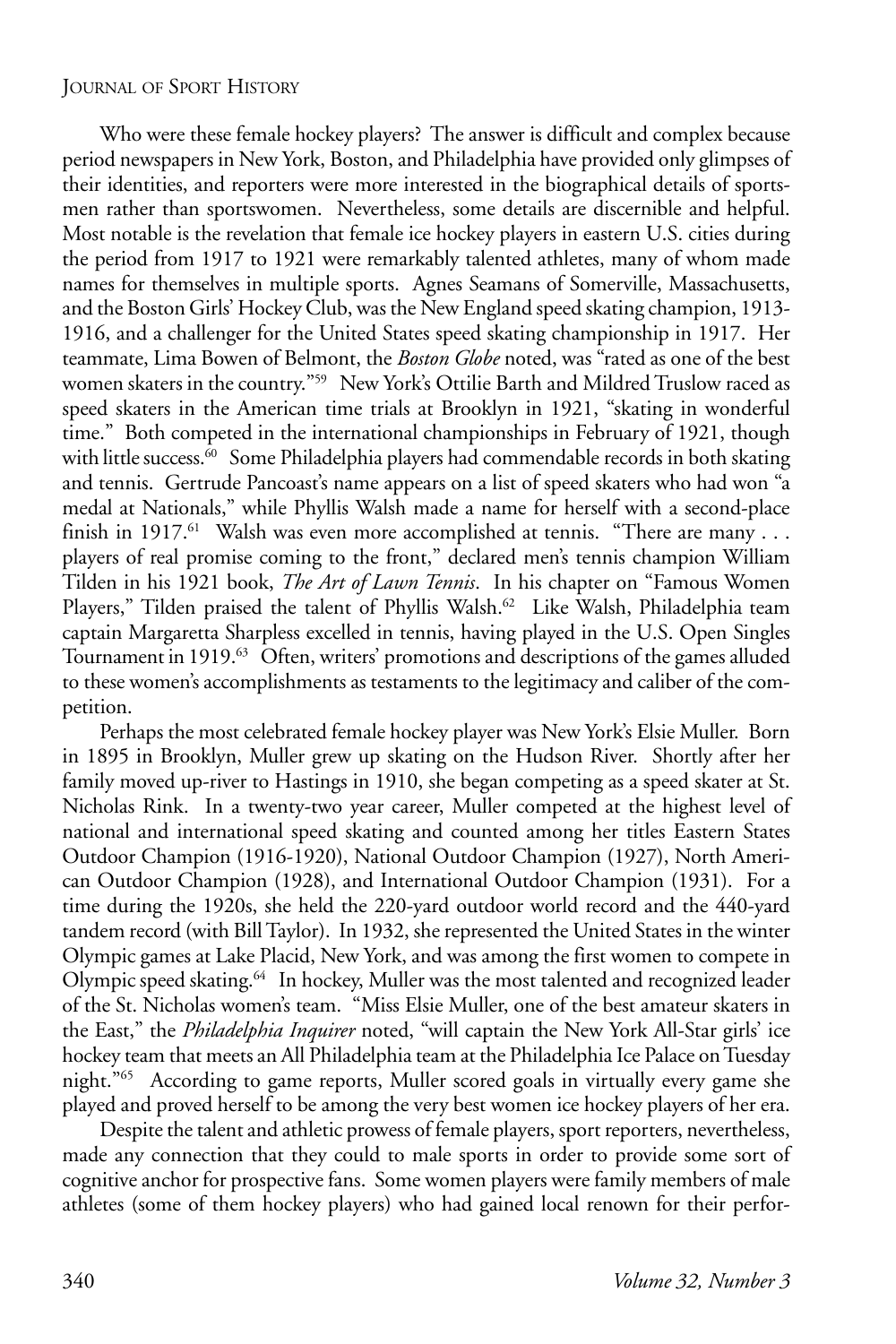mances on the field, court, or rink, and the link was invariably drawn. For example, Mildred Conley was notable among members of the Boston women's hockey team of 1917 because she was the wife of Farrell "Pop" Conley, the diminutive star of the B.A.A. Unicorns hockey club. One of the Boston Girls' Hockey Club hopefuls at the 1920 tryouts was Loretta Hughes, distinctive to Boston sportswriters as the sister of Leo Hughes, the Boston College hockey standout. And Philadelphia's Pansy Scott helped bring respectability to her hockey club because she was not only a medal-winning downhill skier but also the sister of former Lafayette College football great Johnny Scott. Decades before Cammi Granato and Judy Diduck escaped the shadows of their more famous hockeyplaying brothers, the "little sister principle" (to borrow Elizabeth Etue and Megan Williams' term) was in vogue. To some degree, male athletic bloodlines had legitimized women's hockey.<sup>66</sup>

The male connection to female hockey was even stronger in the administration of the game (the second characteristic), because all of these women's ice hockey clubs were organized, promoted, and directed by men. During the same period in which female physical educators across the country sought to replace male sports authorities with women administrators, ice hockey went the other way. Male authorities cultivated and controlled the women's game from top to bottom. Rink managers like George V. Brown in Boston and George F. Pawling in Philadelphia determined whether or not a women's team should or could play ice hockey and, if so, when. For example, it was arena manager Brown who "arranged for a contest between two girls' teams for Thursday night," the *Boston Globe* observed in late January of 1921.<sup>67</sup> Women's clubs in eastern U.S. cities were managed and coached by men, as well. The Boston women's club was coached in 1916-1917 by Harry Denesha, a sibling of player Ruth Denesha. The team was assembled by "Manager" Hawkes, a relative of one the team's best players, Gertrude Hawkes.<sup>68</sup> In 1920-1921, Denesha continued behind the bench for the Boston Girls' H.C., while another man, "Dutch" Ayers, directed the new Back Bay Hockey Club.<sup>69</sup> In New York, St. Nick's women's coach was Tom Howard, himself a player who had gained a reputation as one of the more violent members of the St. Nicholas men's team.<sup>70</sup> The point here is obvious. Those who put the women's game on the ice were not the ones who had the most at stake. Women athletes might play hockey, but they had little influence over how it was structured and presented and, ultimately, little control over its success or failure.

The third characteristic that emerges from this examination of early women's ice hockey is equally plain. The matches were expressly commercial events, designed to make money and only in a secondary way to provide recreation and pleasure for their participants, or to add a new activity to the panoply of women's sports in 1920s America. That they were pitched to the paying public in the great commercial arenas of New York, Philadelphia, and Boston suggests as much. In this, the local press played a conspicuous role. The press was transparent in its role as handmaid to the arena managers and hockey promoters. The way it characterized and criticized sport reflected, to a great degree, the commercial imperative.71

The importance of this footing should not be underestimated. Women's ice hockey in World War I-era America was set up to succeed or fail as a commercial venture. The 1920s were marked by a new sort of sports capitalism, as sport historians Allen Guttmann,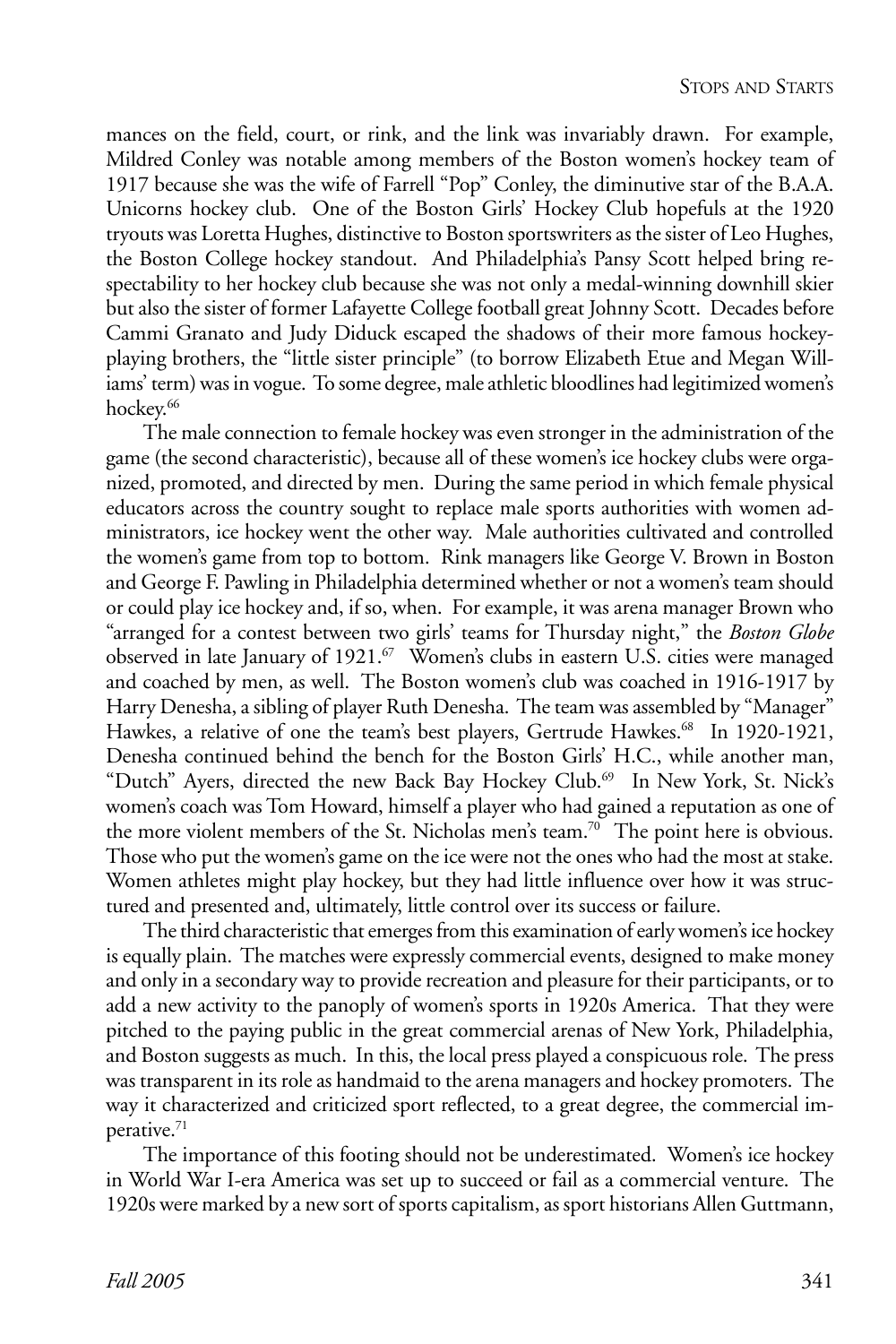Stephen Hardy, and Bruce Kidd have demonstrated. Sports entrepreneurs sought out new ways to sell games to profit from spectacle. But to do so, it was critical to create a product that was uniform, high-caliber, reliable, abundant (but not too abundant), and appealing broadly to consumer tastes. Sports had to be "branded," so that consumers knew what to expect every time they shelled out money to watch games. The growth of commercial sport in the 1920s was, according to Kidd, "slow and uncertain," but by the end of the decade "brand-name" professional sports had become a fixture in modern American life. It was during these years that the National Hockey League standardized its product, broadened its markets, captured the main talent pools, and, in effect, guaranteed its monopoly over the "brand" of hockey for the remainder of the century.<sup>72</sup>

For hockey to succeed among the commercial sporting spectacles in the 1920s, it had to undergo a sort of distillation process. To sell, hockey could no longer be many things; it could only be one thing. There was no room for an array of "versions" of the game. Hockey promoters in Boston and elsewhere aggressively sold that fact. Their game, Stephen Hardy argues, was one composed of three consistent elements: individual skill, collective strategy or "science," and violence—"bloodshed and mayhem." Paying customers in the Boston Arena and other venues should be able to expect these ingredients to be delivered, virtually every night. Hardy writes: "By the mid-1920s, hockey was firmly placed as a special brand on the Boston sports scene." Arguably, that brand had reached the other major eastern American cities, too.<sup>73</sup>

Even so, initially, hockey promoters and the press in Boston, New York, and Philadelphia seemed at least willing to try on women's hockey and see if it fit. Here, the close relations between rink management and sports journalists were apparent and little effort was made to hide the connection. Fred Hoey was simultaneously a *Boston Herald* writer and publicity director for the old Boston Arena; John Hallahan covered the hockey beat for the *Herald* and was employed as a public address announcer for the new Arena.<sup>74</sup> These men and their colleagues promoted women's games as "features" or "attractions" alongside top local amateur men's clubs and university teams. Sportswriters promoted the local events scheduled at the Ice Palace, St. Nicholas Arena, and the Boston Arena. They praised the spectacles that filled the Arena, and they criticized the people and events that threatened their success and profits.75

Consequently, the "branding" of hockey in 1920s America did not bode well for the survival of the women's game, for obvious reasons. Women's hockey was in its infancy in American cities in these years and, despite the athletic talent that many of the earliest players brought to the ice, there were very few polished players. The women's game was not likely a place where spectators could regularly expect to see brilliant individual plays, canny combinations, or violent episodes. In fact, in the 1920s, there were likely few people who would really have wanted to see the latter activity in any forum. The women's game fell outside the accepted and promoted brand of hockey in 1920s America. Women's hockey was a different game from the one promoters and the growing number of hockey followers accepted, and because of this difference—a difference that women's hockey in 1920s Boston, Philadelphia, and New York could never overcome—the game ultimately failed. "Hockey at the Arena got away to a flying start Saturday night," wrote *Boston Herald* columnist Bob Dunbar, enthused about the first Boston Athletic Association men's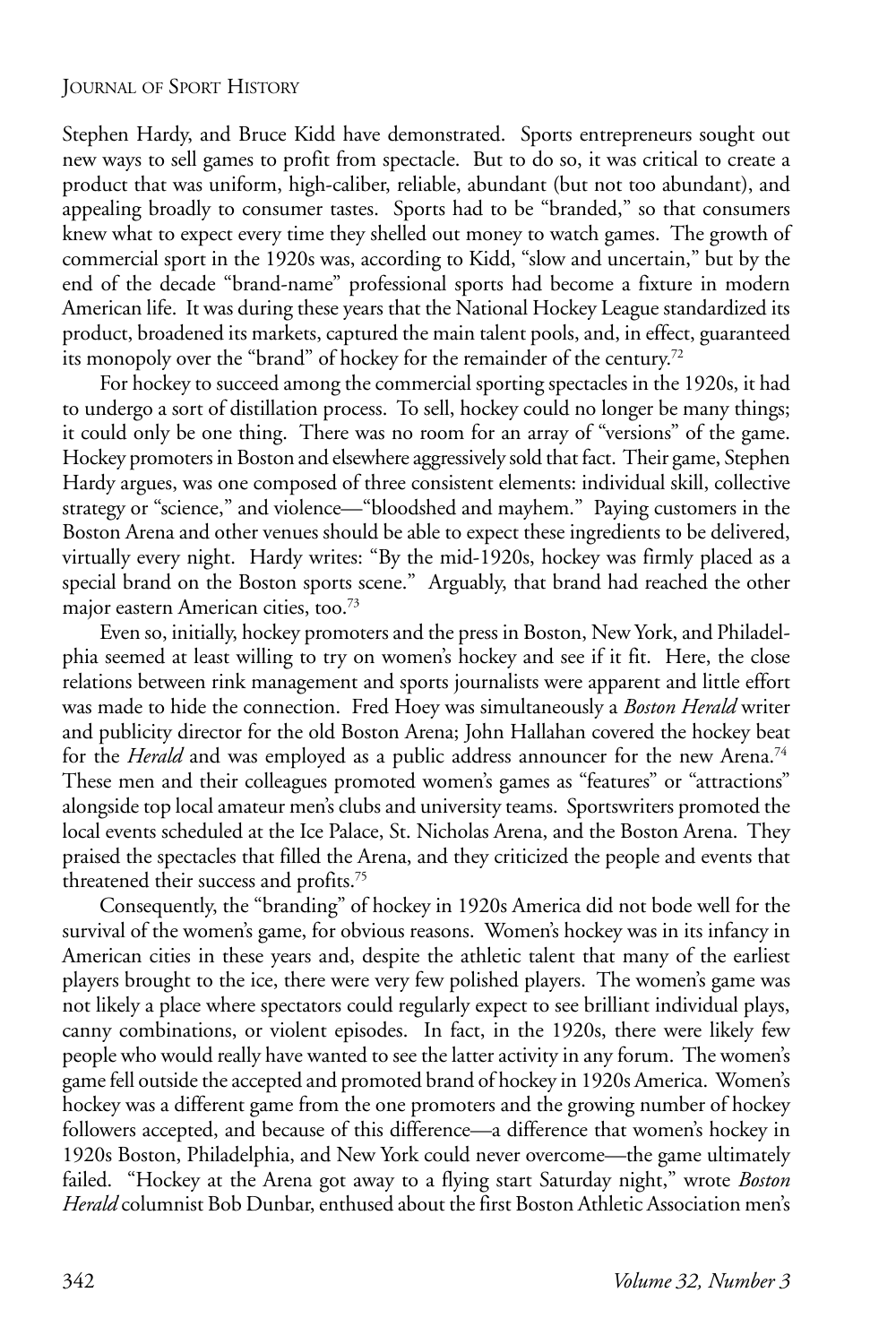home game in late December of 1917. "It was a rattling fast, virile game, and the crowd was pleasingly large."76 The equation to Dunbar and others was clear: speed and "virility" produced spectators. The contrast with the women's game was stark. "[T]he girls do not expect to deliver a game quite up to the standard exhibited by the opposite sex," the *Boston Globe* noted in March of 1917; nor, apparently, did many other observers.<sup>77</sup>

Despite a promising reemergence in the winter of 1920-1921, American's women's ice hockey fizzled as a competitive sport. Importantly, it fizzled because it was not a viable commercial brand of hockey. "Women may be good skaters," one *Boston Globe* sportswriter wrote in late January of 1921, "but their inability to shine as hockey players was demonstrated when the Back Bay Hockey Club defeated the Girls' A.A., 2 to 1, last night at the Arena. There was a small attendance."78 In this environment, no statement could be more damning. Hallahan of the *Herald* (and the Arena) agreed: "Bostonians are not likely to see another girls' hockey game. Last night's contest was interesting enough, but did not attract, and it lo[o]ks as if the proposed intercity series between Boston and Philadelphia will not materialize." The next day, in an article entitled "Hockey Team Needs Reputation to Draw," Hallahan followed up his requiem with a similar message: "That Bostonians really enjoy first-class hockey has been proved on more than one occasion this season at the Arena. It is the great rivals who have been the magnets for the drawing of full houses, all of which makes it unfortunate for those teams who have no traditions.<sup>"79</sup> It seems no coincidence that a similar phenomenon happened in Philadelphia and New York as well. There, after such promising starts, competitive, women's team hockey did not return in 1922.<sup>80</sup> In Boston, the record reveals that the only women's hockey played for the rest of the decade were the occasional winter pageants that matched Radcliffe College women against society girls from the Boston Junior League to raise money for the Ellis Memorial Settlement House and other philanthropic projects.<sup>81</sup> Women's ice hockey, where it did continue, sadly reverted to its pre-war form as mere novelty.

The story of women's hockey in 1920s America constitutes only a brief episode in the history of American sport and of American women, but its rise and fall is instructive. Competitive women's hockey in the Jazz Age epitomized the conundrum that serious female athletes and indeed all women faced. Emboldened by World War I, the Nineteenth Amendment (which gave women voting rights in the U.S.), the physical education movement, and the flapper image to participate in society and in sport as never before, New Women were simultaneously blunted by popular expectations when they tried to participate. Women hockey players succeeded when they cast aside traditional strictures that declared them physically unfit to play such an aggressive and dangerous game. But at the same time they were blunted when they would not or could not play ice hockey in the ways that men had "branded" the game and sold it to growing audiences. Women's hockey in the U.S. started with a burst of enthusiasm, but it stopped equally quickly, and we have forgotten about it as the popular image of hockey as a man's game was invented, sold, and enshrined by rink owners, hockey entrepreneurs, advertisers, and male players themselves. "It is the dominant view," Nancy Theberge wrote in a recent literature review on gender and sport, "that men's hockey is the 'real' game."82 That equation, drawn in the 1920s and every decade since, has had devastating consequences and illustrates the ways that men and markets have constructed twentieth-century American sport.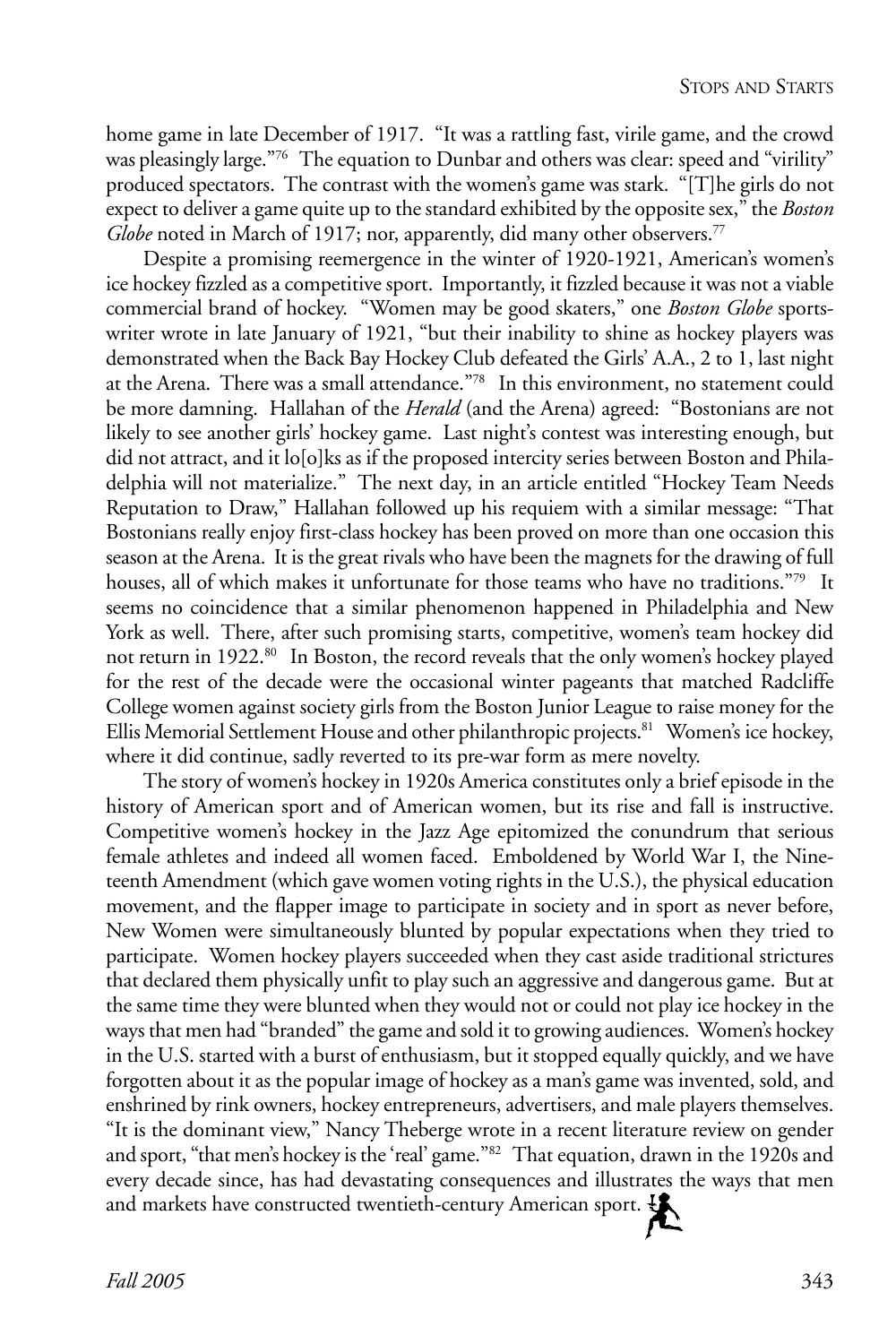1 *Saturday Evening Post*, 23 February 1929, front cover. Clearly, the artist here wished to make the connection between the New Woman and an "active" outdoor life. The image of women playing hockey appears elsewhere, too, but oddly, not normally as a team player, but as someone casually chasing a puck on a frozen pond. See, for example, "The Winter Sports Girl," *Cleveland Plain Dealer (Sunday Magazine)*, 23 January 1916, p. 5; and "Society at Winter Play" *Cleveland Plain Dealer (Woman's Magazine)*, 23 January 1916, p. 1. For a variation on this theme, see the advertisement "Earn Prizes and Cash!" *Saturday Evening Post,* 16 February 1929, p. 153.

2 Elizabeth Stevenson, *Babbitts and Bohemians: The American 1920s* (New York: Macmillan, 1967), 139.

3 On women's status and roles in 1920s America, see Dorothy M. Brown, *Setting a Course: American Women in the 1920s* (Boston: Twayne Publishers, 1987); Margaret A. Lowe, *Looking Good: College Women and Body Image, 1875-1930* (Baltimore, Md.: The Johns Hopkins University Press, 2003), esp. chap. 5; Paula Fass, *The Damned and the Beautiful: American Youth in the 1920s* (New York: Oxford University Press, 1977), esp. 23-25, 280-283, and 306-310; Stevenson, *Babbitts and Bohemians*, esp. chapter 9; and Beatrice M. Hinkle, "Women and the New Morality" in *The Culture of the Twenties*, ed. Loren Baritz (Indianapolis, Ind.: Bobbs-Merrill, 1970), 280-288.

4 The literature on Canadian (and largely men's) hockey is too broad to capture with a comprehensive list here. Some of the most notable and scholarly works include Richard Gruneau and David Whitson, *Hockey Night in Canada: Sport, Identities and Cultural Politics* (Toronto: Garamond Press, 1993); Bruce Kidd and John MacFarlane, *The Death of Hockey* (Toronto: New Press, 1972); and Gerald Friesen, "Hockey, the Prairies, and Canada's Cultural History," Inaugural Seagram Lecture, *Working Papers from the McGill Institute for the Study of Canada* (Montreal: McGill Institute for the Study of Canada, 1996). The most recent edition of the most comprehensive hockey compendium reflects the historiographical bias toward the men's game. Of the 1,974 pages in Dan Diamond *et al*., *Total Hockey: The Ultimate Hockey Encyclopedia*, 2<sup>nd</sup> ed. (Kingston, N.Y.: Total Sports, 2000), only nine address the women's game, in whole or in part, and very little of it speaks to the pre-Olympic history of the women's game.

5 See Stephen Hardy, "Memory, Performance, and History: The Making of American Ice Hockey at St. Paul's School, 1860-1915," *International Journal of the History of Sport* 14 (1995): 97-115; and Andrew C. Holman, "Playing in the Neutral Zone: Meanings and Uses of Ice Hockey in the Canada-U.S. Borderlands, 1895-1915," *American Review of Canadian Studies* 34 (2004): 33-57. Standard histories of hockey in the United States before the 1980s mention nothing about women's hockey. See, for example, S. Kip Farrington, *Skates, Sticks and Men: The Story of Amateur Hockey in the United States* (New York: David McKay Company, Inc., 1972). A more recent survey history of American hockey includes one brief chapter on the women's game. See Kevin Hubbard and Stan Fischler, *Hockey America: The Ice Game's History, Growth and Bright Future in the U.S.* (Indianapolis, Ind.: Masters Press, 1997), chap. 15.

6 See, for example, Barbara Stewart, "In from the Cold" in *Nike is a Goddess: The History of Women in Sports*, ed. Lissa Smith (New York: Atlantic Monthly Press, 1998) 269-289; and in her larger work, *She Shoots. . . . She Scores! A Complete Guide to Girls' and Women's Hockey* (Toronto: Doubleday Books, 1998). Separate chapters are dedicated to Canadian and American women in Joanna Avery and Julie Stevens, *Too Many Men on the Ice: Women's Hockey in North America* (Victoria, B.C.: Polestar, 1997). Even so, the authors do not conduct an explicit "comparative review of the social, legal, and historical factors which . . . have resulted in different forms of development" (p. 14) for the years before 1970. Their treatment of women's hockey history after that date does provide an effective scholarly comparison—especially in its discussion of the role of the state (*Title IX* legislation in the U.S. and the struggle for public funding in Canada). A presentist tone is notable in Elizabeth Etue and Megan K. Williams, *On the Edge: Women Making Hockey History* (Toronto: Second Story Press, 1996); and in Brian McFarlane, *Proud Past, Bright Future: One Hundred Years of Canadian Women's Hockey* (Toronto: Stoddart, 1994).

7 Dorothy Sears Ainsworth, *The History of Physical Education in Colleges for Women* (New York: A.S. Barnes, 1930), 76. These women may have been playing ice polo; the campus arena at which they skated was called the Rinkle Polo Club. Ice hockey had been dropped as a sport at Mount Holyoke by 1910. Female students at Vassar College had an ice hockey rink available for their use as early as 1900, but like Mount Holyoke, the sport had been dropped at Vassar by 1910 (pp. 44-45).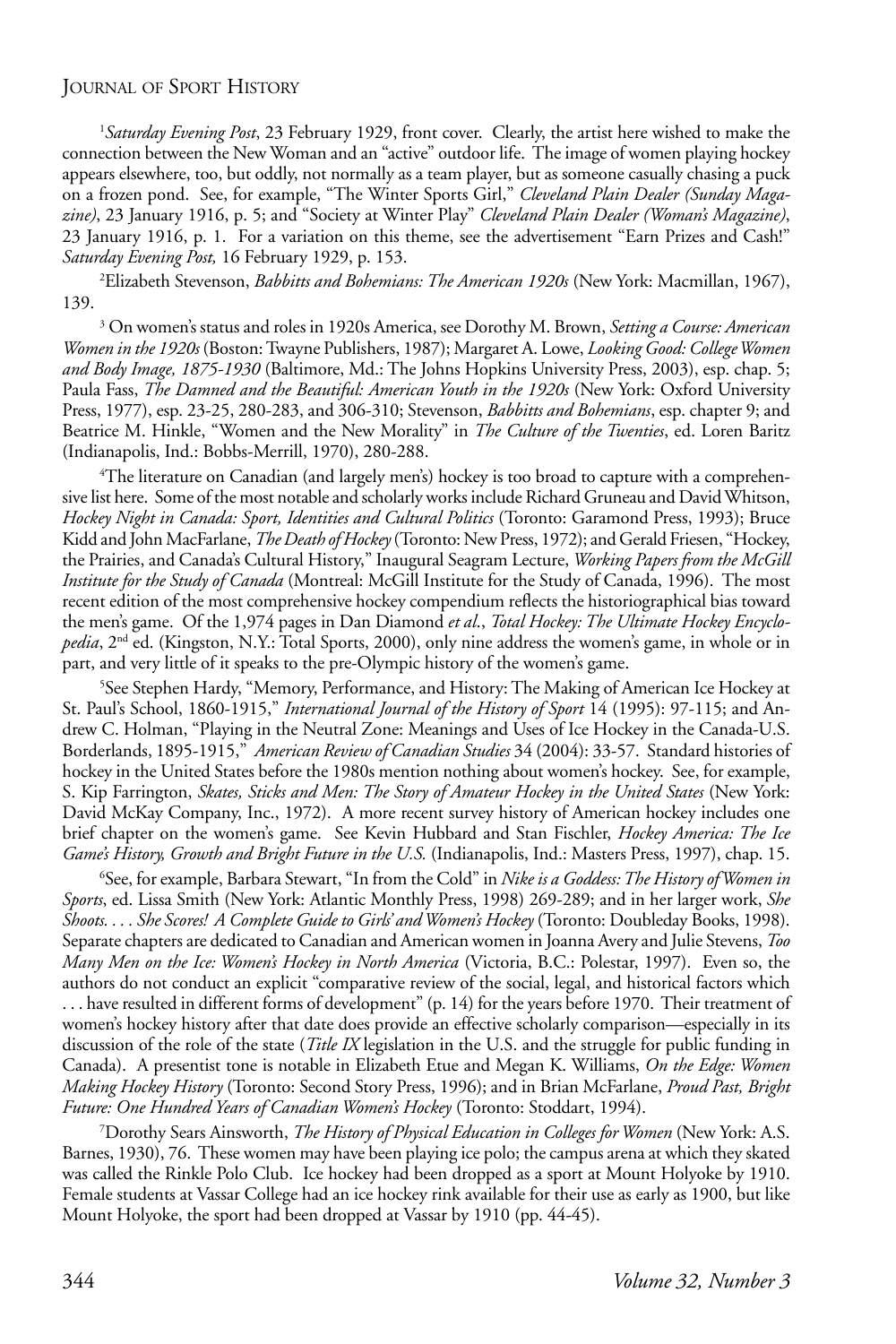8 As cited in McFarlane, *Proud Past, Bright Future*, 23.

9 "Hannah, ND Hens Hockey Team 1907-08," photograph and accompanying manuscript commentary, Elwyn B. Robinson Department of Special Collections, Chester Fritz Library, University of North Dakota, Grand Forks, North Dakota; Avery and Stevens, *Too Many Men on the Ice*, 84.

<sup>10</sup>Though the United States did not formally enter the war on the side of the Allies until 1917, the war had important economic and psychological effects on Americans from its beginning in 1914. The war dominated American newspapers daily and debates over commitment to the war wracked virtually every community. See David M. Kennedy, *Over Here: The First World War and American Society* (New York: Oxford University Press, 1980).

<sup>11"</sup>[T]he flapper . . . was born perhaps in the experiences some few women had in the war of 1917-18," Stevenson writes, "when all sorts of freedoms and equalities with men occurred during the exigencies of Red Cross and other welfare work among the soldiers. . . . Travel, informality, closeness of contact between the two sexes in situations of danger changed the relations between men and women" (Stevenson, *Babbitts and Bohemians*, 139).

12Clifford Putney, *Muscular Christianity: Manhood and Sports in Protestant America, 1880-1920* (Cambridge, Mass.: Harvard University Press, 2001), 148.

<sup>13</sup>The term belongs to Allen Guttmann. See his *Women's Sports*, 146. "The stereotype of the weak and shrinking violet was challenged by a cadre of athletic champions," Dorothy Brown writes (Brown, *Setting a Course*, 42). See pp. 42-47; and also Stephanie L. Twin, "Jock and Jill: Aspects of Women's Sports History in America, 1870-1940" (Ph.D. dissertation, Rutgers University, 1978), 219.

14M. Ann Hall, *The Girl and the Game: A History of Women's Sport in Canada* (Peterborough, Ont.: Broadview Press, 2002), 37. See also McFarlane, *Proud Past, Bright Future*, 11.

15Kidd and MacFarlane, *The Death of Hockey*, chap. 5; Bruce Kidd, *The Struggle for Canadian Sport* (Toronto: University of Toronto Press, 1996), 190-196.

16Avery and Stevens, *Too Many Men on the Ice*, 86. The assertion has been repeated in Hubbard and Fischler, *Hockey America*: "The growth enjoyed in the United States during the 1920s . . . was stunted by the Great Depression and World War II" (p. 272).

17Lowe, *Looking Good*, 47.

<sup>18"</sup>The excesses which have come to characterize men's athletics are beginning to spread to athletics for women," sportswriter John R. Tunis opined in 1929 (John R. Tunis, "The Business of Sport," *Harper's Magazine*, July 1929, p. 212). "All who care for real athletics the country over are behind . . . efforts to keep women out of that great new commercial undertaking of the twentieth century: The Business of Sport" (p. 221). See also Twin, "Jock and Jill," chap. 6; and Gregory Kent Stanley, "Redefining Health: The Rise and Fall of the Sportswoman, A Survey of Health and Fitness for Women, 1860-1940" (Ph.D. dissertation, University of Kentucky, 1991), esp. chap. 6.

19Guttmann, *Women's Sports*, 138. This "separatist" strategy is very ably analyzed in Susan Cahn, *Coming on Strong: Gender and Sexuality in Twentieth Century Women's Sport* (Cambridge, Mass.: Harvard University Press, 1994), esp. chaps. 1, 3. See also Kidd, *The Struggle for Canadian Sport*, chap. 3.

<sup>20</sup>Gai Ingham Berlage, "The Development of Intercollegiate Women's Ice Hockey in the United States," *Colby Quarterly* 32 (1996): 62. Some male educators, including Harvard's Dudley Sargent, agreed: "[W]e can readily see that there are certain sports that would be likely to prove injurious to most women if played in the form in which they are played by men. In this group, I should include . . . ice hockey. . . . In all athletic exercises in which women engage, good form rather than great records should be striven for" (Dudley Allen Sargent, "What Athletic Games, If Any, Are Injurious for Women in the Form in which they are Played by Men?" *American Physical Education Review* 11 [1906]: 179-180).

21University of Minnesota Yearbook 1918, quoted in Avery and Stevens, *Too Many Men on the Ice*, 85.

22Avery and Stevens, *Too Many Men on the Ice*, 86.

23"Hockey Grows in Popularity at Smith; Class Teams in Prospect for Next Year," *New York Times*, 22 February 1931, sec. X, p. 4. The story was accompanied by a photograph of seven of the Smith College hockey players, each wearing skates and holding a hockey stick.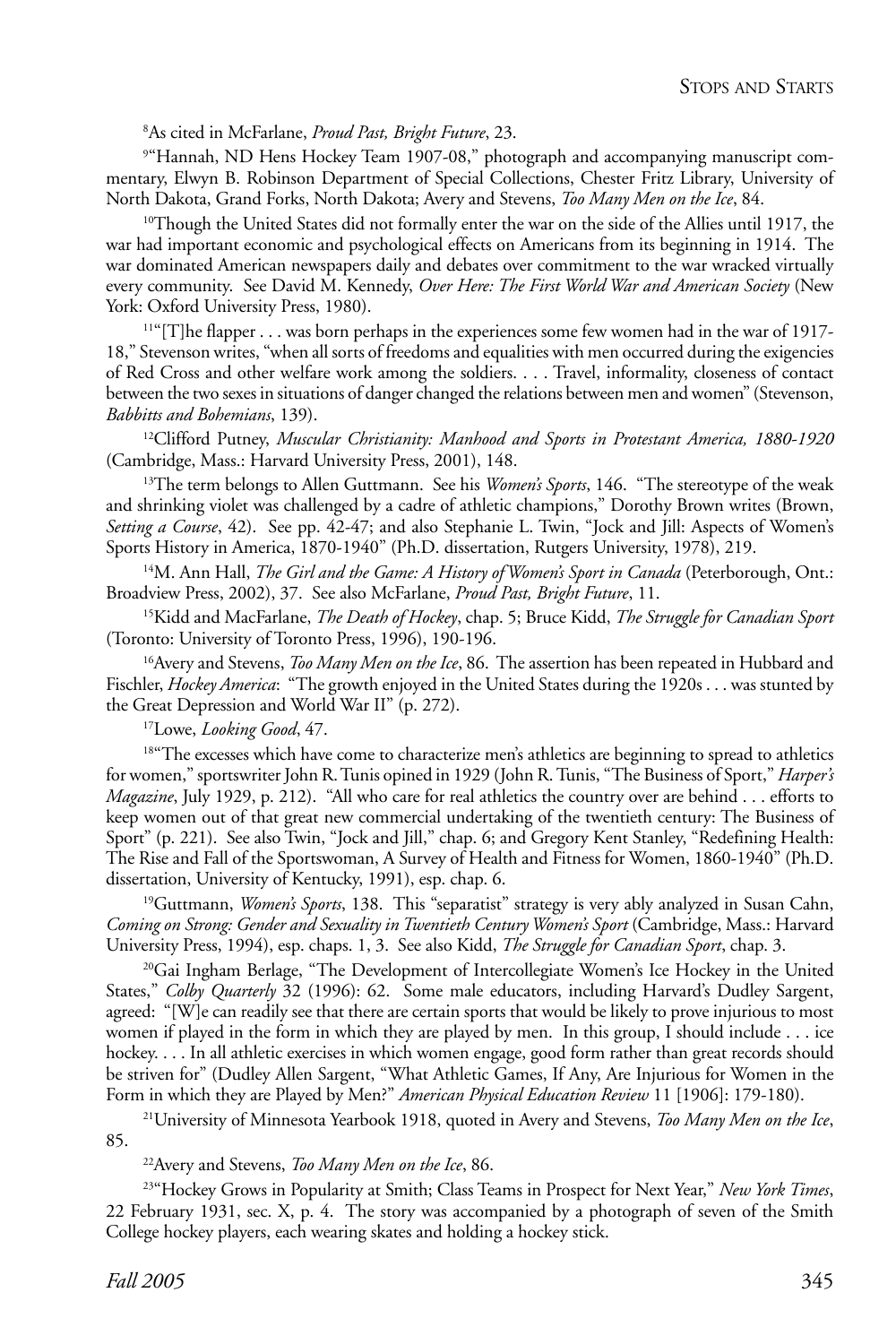<sup>24</sup>*Smith Yearbooks*, 1931-1940, Smith College Archives, Neilson Library, Smith College, Northampton, Massachusetts.

25Howard Shubert, "The Evolution of the Hockey Arena: Building Better Barns, 1860 to 2000" in Diamond *et al*., *Total Hockey*, 553-559. See also Howard Shubert, "The Changing Experience of Hockey Spectatorship: Architecture, Design, Technology and Economics" in Colin Howell, ed., *Putting It on Ice*, vol. 1, *Hockey and Cultural Identities* (Halifax, Nova Scotia: Gorsebrook Research Institute, 2002), 59- 63. In the early years, commercial hockey was conducted by rink owners and managers: "arena capitalists." But after World War I, professional hockey created a new sort of hockey entrepreneur, the team or franchise owner. On the transition between arena capitalism and team franchise capitalism, see Kidd and MacFarlane, *The Death of Hockey*, chap. 6; and Russell Field, "Passive Participation: The Selling of Spectacle and the Construction of Maple Leaf Gardens, 1931," *Sports History Review* 33 (2002): 35-50.

<sup>26</sup>Built in 1907 by David Humphrey and Dudley S. Humphrey II, local amusement park capitalists, Gene Kiczek notes that the Elysium "was not built for hockey. It had a huge ice surface to accommodate as many recreational skaters as possible and held approximately 2,000 seats" (Gene Kiczek, *High Sticks and Hat Tricks: A History of Hockey in Cleveland* [Euclid, Ohio: Blue Line Publications, 1996], 8). Even so, a local amateur league was assembled in the first year of the rink's existence and by 1910 the city had its first traveling team, the Cleveland Athletic Club, that played games all over eastern Canada and the U.S. and hosted the top amateur teams. The Elysium operated until 1937, when it was replaced by the Cleveland Arena. Professional hockey came to Cleveland only in 1929-1930 in the form of the minor league Cleveland Indians of the International Hockey League. Kiczek, *High Sticks and Hat Tricks*, 8-10, 12-13, 37.

27Shirley Fischler, "St. Nicholas Hockey Club," in Diamond *et al*., *Total Hockey*, 450. The St. Nick's Rink also hosted regular games among the members of the Intercollegiate Hockey League: Columbia, Dartmouth, Harvard, Princeton, Yale, and (after 1910) Cornell. All of this competition, Stan Fischler has written, "whetted the appetites of New Yorkers for more and better hockey" (Stan Fischler with Tom Sarro, *Metro Ice: A Century of Hockey in Greater New York, Starring Rangers, Islanders, Devils, Americans, Rovers, Raiders, Ducks, St. Nicks* [New York: H&M Productions, 1999], 19).

28Stephen Hardy, "Long Before Orr: Placing Hockey in Boston, 1897-1929," in *The Rock, The Curse, and the Hub: A Random History of Boston Sports*, ed. Randy W. Roberts (Cambridge, Mass.: Harvard University Press, 2005), 245-272. During the great interregnum between the old and new Arenas, indoor hockey could be played at the Massachusetts Institute of Technology (MIT) Pavilion, but the facility paled in comparison to the Arenas. The ice pad was much smaller and the capacity for paying customers miniscule. Moreover, the MIT rink could not accommodate the great demand for ice time and pushed many teams back outdoors. The problem was compounded in January of 1919 when mild weather caused a long postponement of high school and college schedules. See the repeated commentary in the *Boston Herald*, January 1919. On the MIT Pavilion's drawbacks, see "By Bob Dunbar," *Boston Herald*, 5 January 1920, p. 9. On the grand opening of the New Arena, see "Skaters and Hockey Players will Come into Their Own Tomorrow," *Boston Globe*, 31 December 1920, p. 6; and "Crowd of 7000 at New Arena Opening," *Boston Globe*, 2 January 1921, p. 14.

29"Hockey Centre Here," *Philadelphia Inquirer*, 10 December 1919, p. 14. Paul Christman, "Philadelphia Ice Palace and Auditorium," <http: www.angelfire.com/sports/mrwrestling/ArenaStory.html> [3] January 2004].

30Kidd and MacFarlane, *The Death of Hockey*, 106.

31"Captain of Girls' Team Shows Speed," *Cleveland Plain Dealer*, 14 March 1916.

32"Canadian Girls to Settle Hockey Championship at the Elysium," *Cleveland Plain Dealer*, 13 March 1916 [FIRST QUOTATION]; "Girls Will Stage Three Games at Elysium Rink This Week," *Cleveland Plain Dealer*, 12 March 1916 [SECOND QUOTATION]. See also "Canadian Girls Begin Series of Games Tonight," *Cleveland Plain Dealer*, 15 March 1916. Some histories of women's hockey have asserted and repeated the error that this event constituted an international "tournament" involving American and Canadian teams. The evidence does not support that characterization. See Avery and Stevens, *Too Many Men on the Ice*, 84; and Hubbard and Fischler, *Hockey America*, 272.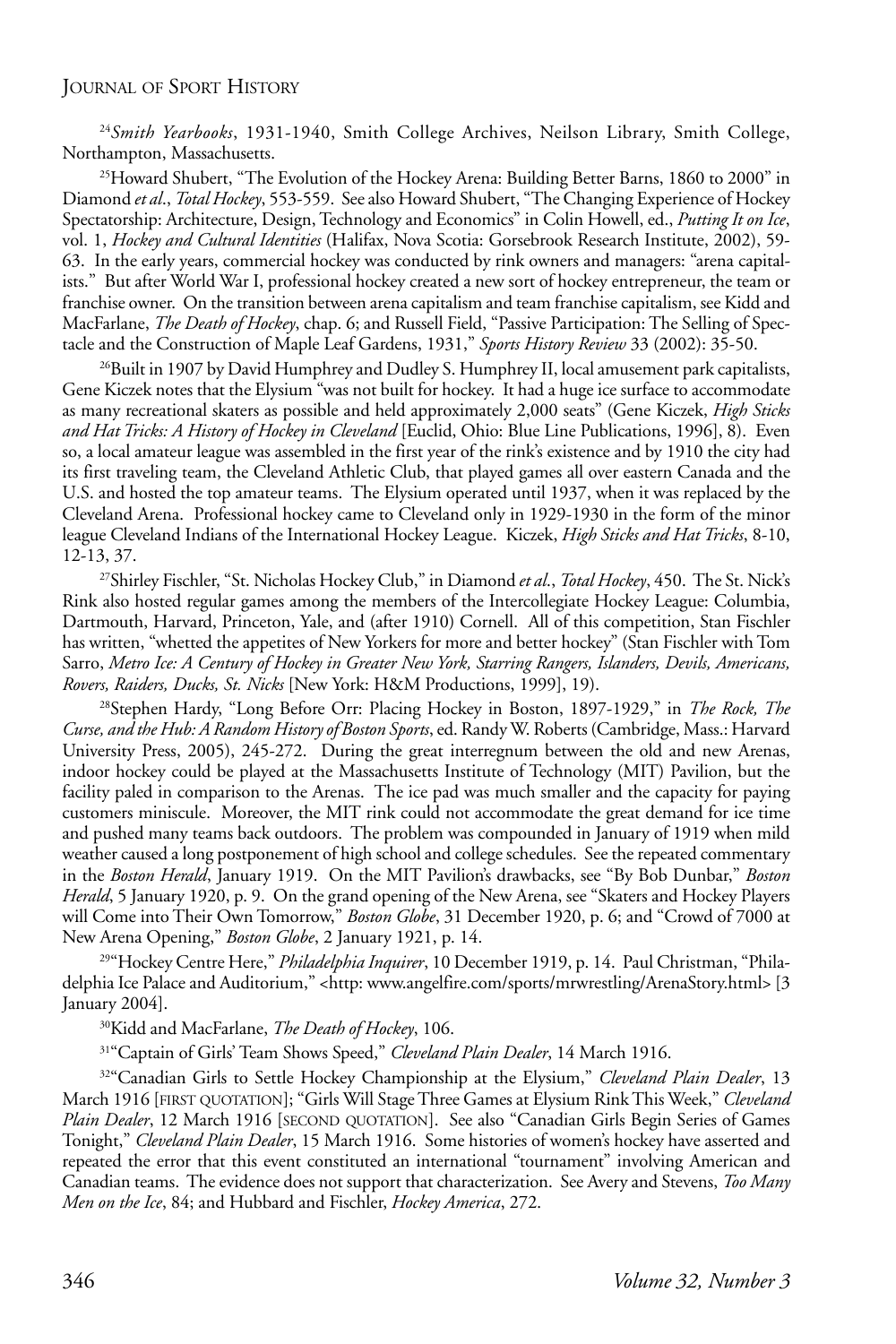33See "Three Straight for Cornwall Ladies," *Ottawa Citizen*, 20 March 1916, p. 7; and "Hockey," *The Freeholder* (Cornwall), 23 March 1916, p. 4.

34"Wants Hockey Contests," *Cleveland Plain Dealer*, 29 December 1916, p. 9.

35"Girls in Hockey Battle," *New York Times*, 16 November 1916, p. 12.

36"Candidates for Girls Hockey Team to Meet," *Boston Herald*, 27 December 1916, p. 7; "Girls Ice Hockey Team Organized at Arena," *Boston Herald*, 28 December 1916, p. 5; "Girls Practice Hockey," *Boston Herald*, 30 December 1916, p. 5; "Boston Girls Play New York Tonight," *Boston Globe* (evening), 22 March 1917, p. 7; "B.A.A. Night at Arena Sure to be a Success," *Boston Herald*, 20 March 1917, p. 7.

37McFarlane, *Proud Past, Bright Future*, 45; "Here's Your Chance, Girls!" *Boston Herald*, 6 January 1917, p. 4. On Baker's contemporary effect and legacy, see John Davies, *The Legend of Hobey Baker* (Boston: Little, Brown, 1966). It may also be true that many of the first generation of women ice hockey players were practiced field hockey players who had an interest in trying their skills at the ice game. The Back Bay Hockey Club and the Boston Girls' Hockey Club, one Boston sportswriter noted in January of 1921, "made up of girls who played field hockey in their school or college days" ("Passing the Puck," *Boston Globe*, 26 January 1921, p. 12). Moreover, the team uniforms worn by the Philadelphia Girls' Ice Hockey Team in 1920-1921 *were* field hockey uniforms ("Philadelphia Girls' Ice Hockey Team," *Philadelphia Inquirer*, 30 January 1921, p. 21). Perhaps an interest in ice hockey had been latent among these women; the timing of their teams' organization, then, may have been linked to the availability of reliable ice time, which came with the arrival of indoor, artificial ice rinks in the eastern U.S. in the 1910s.

38The Boston women's team was "not likely to be as expert as the New York seven," the *Herald* noted, "which has played several games" ("B.A.A. Night at Arena Sure to be a Success," *Boston Herald*, 20 March 1917, p. 7); "Hockey Season Will Wind Up With a Bang," *Boston Herald*, 21 March 1917; "New York vs Boston Tonight in Women's Hockey Game," *Boston Globe* (morning), 22 March 1917, p. 6; "Boston Girls Defeated," *Boston Herald*, 25 March 1917, p. 5; "The Boston Girls' Hockey Team Will Go to New York," *Boston Globe*, 28 March 1917, p. 7; "Girls' Hockey Teams Will Play Third Game Tomorrow," *Boston Globe* (evening), 30 March 1917, p. 7; "St. Nicholas Girls Win," *New York Times*, 1 April 1917, sec. 1, p. 18.

<sup>39</sup>"Girls to Play Hockey," *Boston Herald*, 22 March 1917; "B.A.A. Night at Arena Sure to be a Success," *Boston Herald*, 20 March 1917, p. 7.

40"St. Nick Girls' Seven Loses," *New York Times*, 23 March 1917, p. 6; John J. Hallahan, "Boston Girls' Hockey Team Triumphs" *Boston Herald*, 23 March 1917, p. 9. One day after the Boston women's team defeated New York, the *Globe* puffed: "Miss Theresa Weld [a prominent fancy skater] and the Boston girls' hockey team have added to the prestige Boston has in sports" ("Sportsman, Live Tips and Topics," *Boston Globe* [morning], 24 March 1917, p. 5).

41Fischler, "St. Nicholas Hockey Club," 451.

 $42$ Though Harvard cancelled all varsity competition during the Great War, it allowed "informal" play to continue among groups of students representing various branches of the college. The Harvard Radio School, for example, iced a team in 1918. The war prompted several prominent local hockey players, such as Raymie Skilton, to enlist in the Navy. Skilton and others were located strategically at the Charlestown Navy Yard and could continue to perform on the ice for the war's duration as members of the Boston Navy Yard hockey club. See, for example, "Bob Dunbar's Sporting Comment," *Boston Herald*, 3 January 1918, p. 13.

43Moreover, the Boston Girls Hockey Club participated in the gala opening, putting on a "tableaux pageant . . . so that the public may see them all dressed up, and not in sweaters and short skirts . . . [a]s they will appear when garbed for hockey" ("Boston to Have Rosy-Cheeked, Sturdy Girls' Hockey Team," *Boston Globe*, 26 December 1920, p. 18).

44"Women Plan Ice Hockey League," *New York Times*, 17 December 1920, p. 22; "Women Ice Hockey League," *Philadelphia Inquirer*, 17 December 1920, p. 21.

45"Girls' Hockey Has the Call Tonight," *Boston Globe* (morning), 27 January 1921, p. 7.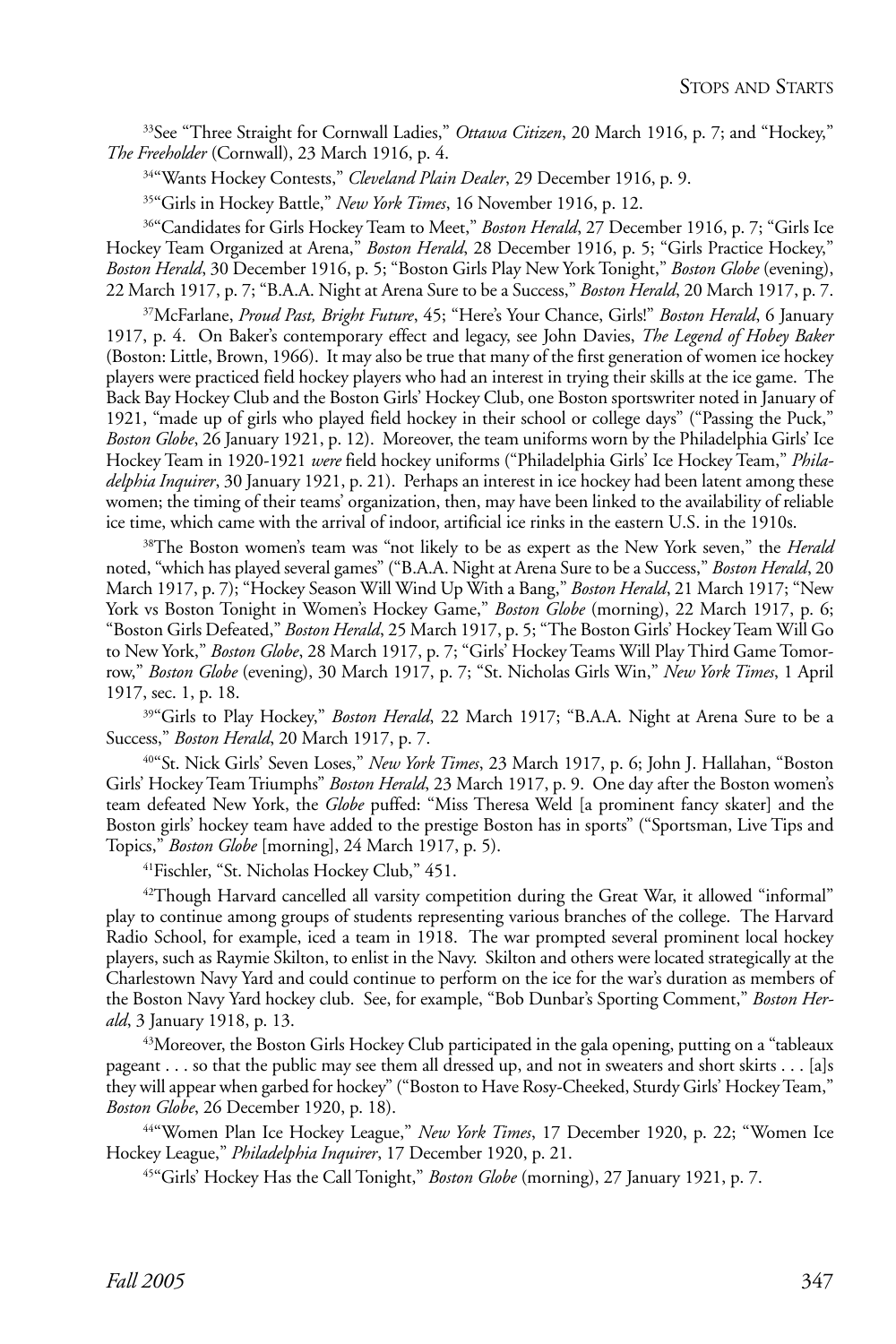46"Boston to Have Rosy-Cheeked, Sturdy Girls' Hockey Team," *Boston Globe*, 26 December 1920, p. 18. O'Donoghue made the proposal in December of 1920 for an Intercity League of women's hockey teams in Boston, New York, Philadelphia, and Pittsburgh.

47"Passing the Puck," *Boston Globe* (evening), 10 January 1921, p. 6.

48"Passing the Puck," *Boston Globe* (evening), 25 January 1921, p. 6.

49See "Skating Club Organized," *Philadelphia Inquirer*, 2 December 1920, p. 16; "Thorns Beat Roses," *Philadelphia Inquirer*, 8 December 1920, p. 21; "Fair and Clever Hockeyists Seen on the Ice," *Philadelphia Inquirer*, 9 December 1920, p. 16; "Quaker City Regulars Win 8 to 5 Hockey Tilt," *Philadelphia Inquirer*, 15 December 1920, p. 20; Charles Bell, "A Week of Sports," *Philadelphia Inquirer*, 20 December 1920, p. 14.

50"Philadelphia Ice Hockey League Standing of the Clubs," *Philadelphia Inquirer*, 20 December 1920, p. 14; "Phila. Girls Win Ice Hockey Game," *Philadeplphia Inquirer*, 21 December 1920, p. 16.

<sup>51</sup>The exception here is New York. Though the women's game returned in 1920, it did so with comparably less notice than in Boston or Philadelphia. Why this was so is not clear. There were no female sportswriters in these cities who wrote about hockey in the 1920s and 1930s, unlike in Toronto and Montreal, where the *Toronto Star*'s Bobbie Rosenfeld, *Maclean's Magazine*'s Alexandrine Gibb, and the *Montreal Star*'s Myrtle Cook penned occasional columns on women's sport. See Kidd, *The Struggle for Canadian Sport*, 110-113; and Hall, *The Girl and the Game*, esp. chap. 3.

52"First Intercity Women's Ice Hockey Match," *Philadelphia Inquirer*, 28 December, 1920, p. 12; "Deciding Match Tonight. Phila. All-Star Girl Team Will Meet New York Fair Ones Here," *Philadelphia Inquirer*, 31 January 1921, p. 13.

53"GIRLS' ICE HOCKEY TONIGHT," *Philadelphia Inquirer*, 17 January 1921, p. 12. See also "THE GAME OF THRILLS: ICE HOCKEY," *Philadelphia Inquirer*, 26 January 1921, p. 14. On January 29, 1921, the fee schedule was amended—all seats seventy-five cents—but the new schedule was applied equally to men's and women's games. See "ICE HOCKEY TONIGHT AT ICE PALACE," *Philadelphia Inquirer*, 28 January 1921, p. 16.

54"New York Girls Win," *New York Times*, 29 December 1920, p. 12. The *Inquirer* declared the game "sensational." See "All-Phila. Hockey Girls Beaten, 2-0," *Philadelphia Inquirer*, 29 December 1920, p. 15; "New York Girls Win," *Boston Herald*, 29 December 1920, p. 8.

55"Philadelphia Girls Win," *New York Times*, 18 January 1921, p. 12; "Phila. Girls Win Ice Hockey Game," *Philadelphia Inquirer*, 18 January 1921, p. 14.

56"Intercity Ice Hockey Title for Phila. Girls," *Philadelphia Inquirer*, 1 February 1921, p. 14. Canadian hockey followers would have been surprised to read the account of the match in the *Times*. "The victory," it noted, "gives the Philadelphia girls the international championship" (Philadelphia Girls Win," *New York Times*, 1 February 1921, p. 13).

57"Girls' Hockey Has the Call Tonight," *Boston Globe* (morning), 27 January 1921, p. 7.

58"Women's Hockey Teams Have Hot Struggle," *Boston Globe* (morning), 28 January 1921, p. 9; "Girls' A.A. Trails Back Bays, 2 to 1," *Boston Herald*, 28 January 1921, p. 11.

59"Miss Seamans Challenges for the U.S. Skating Championship," *Boston Globe* (evening), 22 March 1917, p. 7.

60See "Skaters Prepare for Title Events," *Philadelphia Inquirer*, 24 December 1920, p. 19; "Joe Moore Wins Skating Crown," *Philadelphia Inquirer*, 13 February 1921, p. 18.

<sup>61</sup><http: www.putcom/Skate/sk/medals.htm> [4 January 2004].

62William T. Tilden II, *The Art of Lawn Tennis* (New York: G.H. Doren Co., 1921), chap. 17. See also, for example, "Phyllis Walsh Loses Final to Miss Cassel," *Philadelphia Inquirer*, 25 February 1922, p. 13; and "Miss Walsh and Partner Win Doubles' Net Title," *Philadelphia Inquirer*, 26 February 1922, p. 19.

63"U.S. Open Singles Results," <http: www.wtaworld.com> [4 January 2004].

64Jonathan Struthers, "Elsie Muller McLave: World-Class Speedskater," *Hastings Historian* 21 (1992): 10-12. Muller McLave was elected to the U.S. Speedskating Hall of Fame on May 18, 1968. See <http: www.speedskating.org/hall-of-fame.hof-skaters.html> [4 January 2004].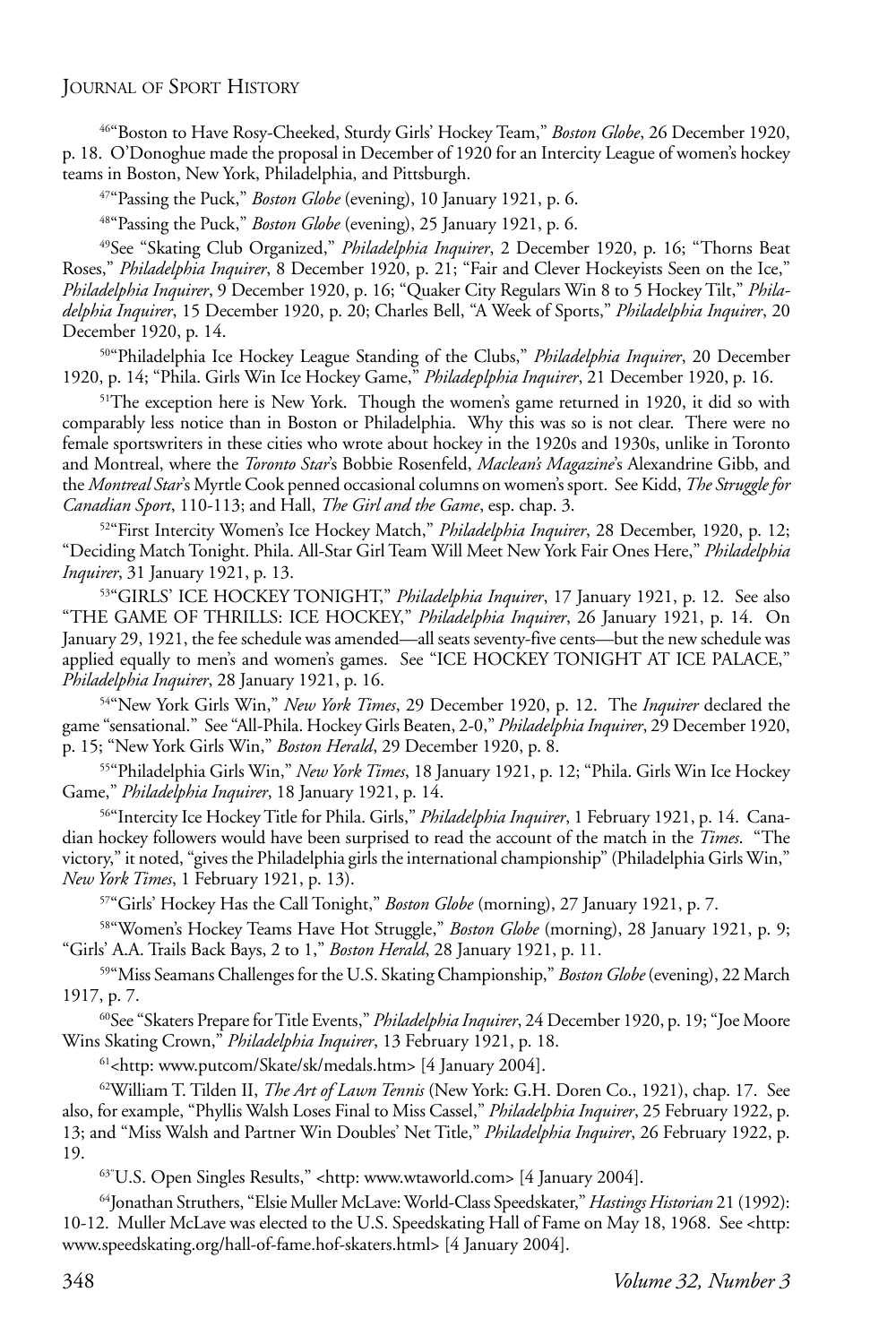65"Miss Muller New York Captain," *Philadelphia Inquirer*, 27 December 1920, p. 12; Skaters Prepare for Title Events," *Philadelphia Inquirer*, 24 December 1920, p. 19.

66See "Women's Hockey Teams Have Hot Struggle," *Boston Globe* (morning), 28 January 1921, p. 9; "Miss Pansy Scott Wins Medals in Ski Contests," *Philadelphia Inquirer*, 30 January 1921, p. 22; "Thorns Beat Roses" *Philadelphia Inquirer*, 8 December 1920, p. 21; Etue and Williams, *On the Edge*, chap. 2.

67"Hockey Every Night This Week," *Boston Globe* (evening), 24 January 1921, p. 7. Brown's role is mentioned similarly in the *Herald* ("Passing the Puck," *Boston Herald*, 20 January 1921, p. 11).

<sup>68</sup>See "Hockey Notes," *Boston Herald*, 4 January 1917, p. 4; "Boston Girls Play New York Tonight," *Boston Globe* (evening), 22 March 1917, p. 7. The male Denesha may have been the same "Henry" Denesha who skated for the New York Athletic Club in 1904 and who was laid unconscious by an aggressive confrontation with the Crescent Athletic Club's Ernie Dufresne. See Fischler, *Metro Ice*, 16.

69"Boston to Have Rosy-Cheeked, Sturdy Girls' Hockey Team," *Boston Globe*, 26 December 1920, p. 18; "Passing the Puck," *Boston Globe* (evening), 20 January 1921, p. 14.

70"St. Nicholas Girls Win over Boston Hockey Team," *Boston Globe* (morning), 1 April 1917, p. 14. Howard was suspended for violent play in 1904, Stan Fischler notes, not by the AAHL, but by the management of the St. Nicholas Arena because it reflected poorly on the rink's "product." See Fischler, *Metro Ice*, 16. Oddly, the coach of the Philadelphia women's teams cannot be determined from the press reports.

71"In the absence of criticism," Kidd and MacFarlane write, "sports reporting becomes little more than free advertising. Most hockey writers and broadcasters are simply press agents for the owners of professional hockey" (Kidd and MacFarlane, *The Death of Hockey*, 149). What is interesting to note about this relationship in Boston, Philadelphia, and New York in these years is that it was a "clubby" one even before the arrival of the NHL and the establishment of team public relations departments.

72Kidd, *The Struggle for Canadian Sport*, 187. More generally, see Mark Dyreson, "The Emergence of Consumer Culture and the Transformation of Physical Culture: American Sport in the 1920s," *Journal of Sport History* 16 (1989): 261-281.

73Hardy, "Long before Orr," 260; Kidd, *The Struggle for Canadian Sport*, chap. 5; Gruneau and Whitson, *Hockey Night in Canada*, chap. 4.

74Hardy, "Long before Orr," 261; *Boston Herald*, 5 February 1922, sec. B, p. 6.

75"Hockey Every Night This Week," the *Globe* announced in late January of 1921. "Shamrocks From Canada, B.A.A.-Shoe Trades Second Clash, Harvard vs. Princeton and Girls' Teams in List of Attractions" ("Hockey Every Night This Week," *Boston Globe* [evening], 24 January 1921, p. 7).

76"Bob Dunbar's Sporting Comment," *Boston Herald*, 31 December 1917, p. 7.

77Boston Girls Play New York Tonight," *Boston Globe* (evening), 22 March 1917, p. 7. The game between the Boston Girls' Hockey club and the Back Bay hockey club on January 27 "should be interesting," Hallahan predicted," and something of a change from seeing the men perform" (John J. Hallahan, "Fine Points Come Often in Hockey," *Boston Globe* [evening], 27 January 1921, p. 12). Occasionally, writers took the opportunity to poke fun at the women's efforts. "The St. Nicholas Girls had their revenge on the Boston girls in an exhibition hockey game here [New York] tonight," one *Globe* writer asserted. "It was the most humorous burlesque of a hockey match ever seen in the St. Nicholas Rink" ("New York Girls Get Even with Their Boston Sisters," *Boston Globe* [morning], 25 March 1917, p. 15). Unlike basketball, there were in these years no "girls' rules" for hockey; women's teams seem to have played under exactly the same rules as did men, with the exception of the time clock. Women's teams played, variously, two ten-minute periods, two twelve-minute periods, three ten-minute periods and, on one occasion, two twenty minute halves. See "Boston Girls Defeated," *Boston Herald*, 25 March 1917, p. 5; "St. Nicholas Girls Win," *New York Times*, 1 April 1917, sec. 1, p. 18; "New York Girls Win," *New York Times,* 29 December 1920, p. 12; and John J. Hallahan, "Fine Points Come Often in Hockey," *Boston Globe* (evening), 27 January 1921, p. 12. Seven-skater hockey was played throughout this period in the eastern United States. Only in 1922, after the women's game had declined, did six-man hockey become common practice.